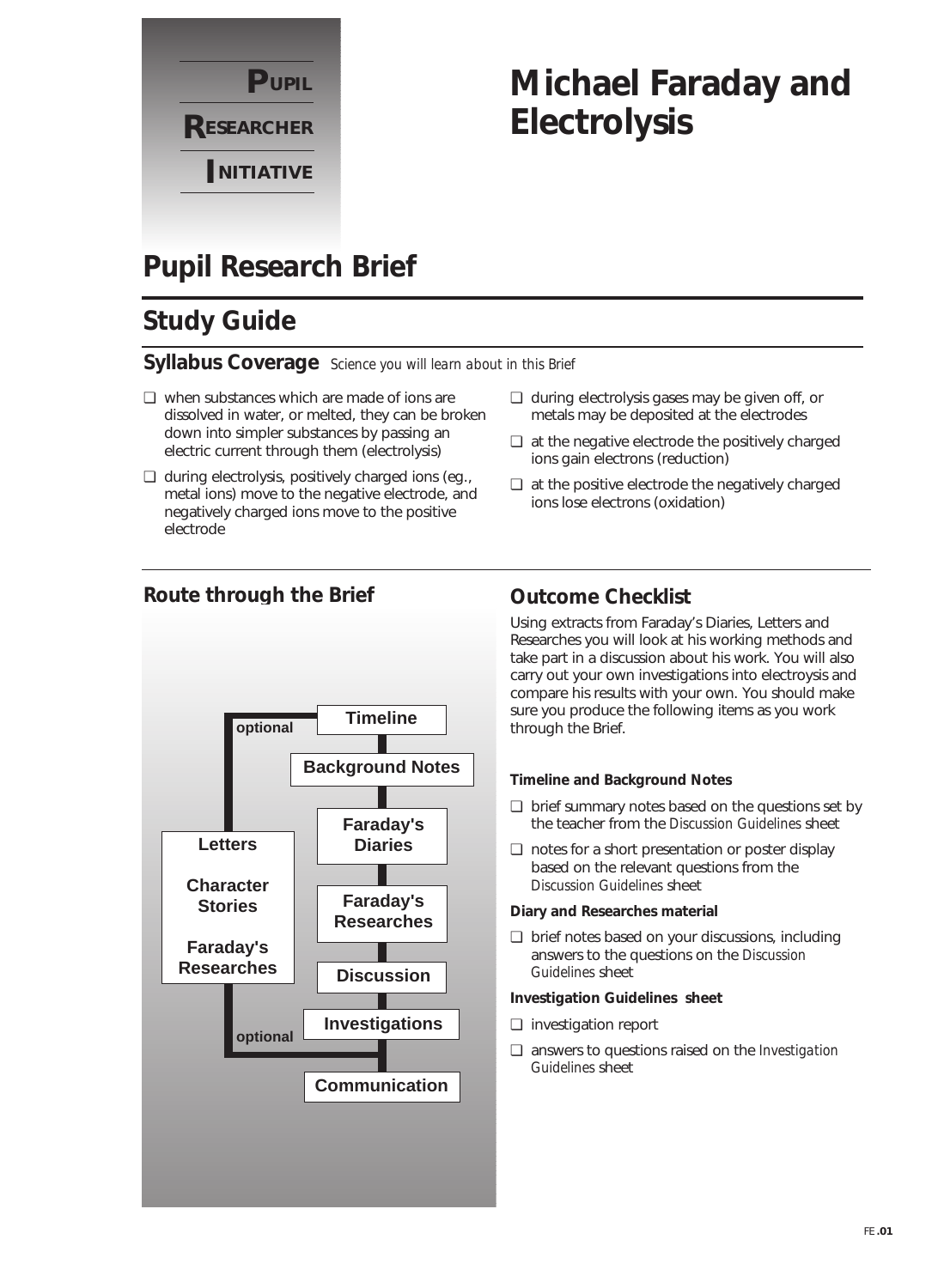|                                                                         | 1830                                                                      | 1831                                                                                             | 1832                 | 1833                                                                                                         | 1834                                                                  | 1835                                                                            | 1836                                                                             | 1837                                                                                          |                                                       |                                                         |
|-------------------------------------------------------------------------|---------------------------------------------------------------------------|--------------------------------------------------------------------------------------------------|----------------------|--------------------------------------------------------------------------------------------------------------|-----------------------------------------------------------------------|---------------------------------------------------------------------------------|----------------------------------------------------------------------------------|-----------------------------------------------------------------------------------------------|-------------------------------------------------------|---------------------------------------------------------|
|                                                                         | dies William<br>IV crowned<br>George IV                                   |                                                                                                  |                      |                                                                                                              |                                                                       |                                                                                 |                                                                                  | Victoria crowned<br>William IV dies                                                           |                                                       |                                                         |
| Waterloo and<br>Congress of<br>Napoleonic<br>Wars to<br>Vienna<br>1815, |                                                                           |                                                                                                  |                      | Rare period for Britain with no                                                                              |                                                                       |                                                                                 |                                                                                  |                                                                                               | Chinese/Opiu<br>Crimean War<br>m Wars<br>1839<br>1854 |                                                         |
|                                                                         | Liverpool to<br>Manchester<br>Stephenson'<br>s rocket<br>railway<br>opens |                                                                                                  |                      |                                                                                                              | Hansom<br>patented<br>Cab                                             | Tussaud's<br>Madame<br>invented<br>revolver<br>opens<br>Colt                    | propeller<br>patented<br>Screw                                                   | Cranford invents<br>galvanised iron<br>Morse invents<br>the telegraph<br>publishes<br>Pittman |                                                       |                                                         |
| Institutio<br>Faraday<br>Royal                                          |                                                                           | Induction<br>magnetic<br>Electro-                                                                |                      | Equivalence of<br>electricity<br>forms of                                                                    | ELECTROLYSI<br>LAWS OF                                                |                                                                                 | Electrostatic<br>Advisor to<br>Faraday's<br>Trinity<br>$c$ age<br>$\mathfrak{c}$ | shorthand                                                                                     |                                                       |                                                         |
|                                                                         |                                                                           | reaches the<br>North Pole<br>the Beagle<br>sets sail in<br>Magnetic<br>Reforms<br>Darwin<br>Ross | Reform Act<br>passed | Islands become<br>Factories Act<br>Ed Grant Act<br>British colony<br>State aid for<br>Falklands<br>education | S Australia<br>British<br>Tolpuddle<br>Houses of<br>Martyrs<br>colony | Reform Act<br>Melbourne<br>Municipal<br>Councils<br>founded<br>elected<br>Local | Chartists<br>founded<br>House                                                    |                                                                                               |                                                       | Voyage of<br>the Beagle'<br>publishes<br>Darwin<br>1840 |
|                                                                         |                                                                           | Parliament<br>Acts for<br>fail                                                                   |                      | working hours<br>regulated<br>Childrens'<br>Slavery                                                          | Parliament<br>gutted by<br>fire                                       |                                                                                 |                                                                                  |                                                                                               |                                                       |                                                         |
| Wordsworth                                                              |                                                                           |                                                                                                  |                      | British Empire<br>abolished in                                                                               | Woug <sub>K</sub>                                                     |                                                                                 |                                                                                  |                                                                                               |                                                       |                                                         |
| Dickens                                                                 |                                                                           |                                                                                                  |                      |                                                                                                              |                                                                       |                                                                                 | 'Pickwick                                                                        | 'Oliver                                                                                       |                                                       |                                                         |
| Anderson<br>Hans C                                                      |                                                                           |                                                                                                  |                      |                                                                                                              | 'Fairy                                                                |                                                                                 |                                                                                  |                                                                                               |                                                       |                                                         |
|                                                                         | Symphonie Fantastique                                                     |                                                                                                  |                      | Timeline                                                                                                     |                                                                       |                                                                                 |                                                                                  | 'Requie                                                                                       |                                                       |                                                         |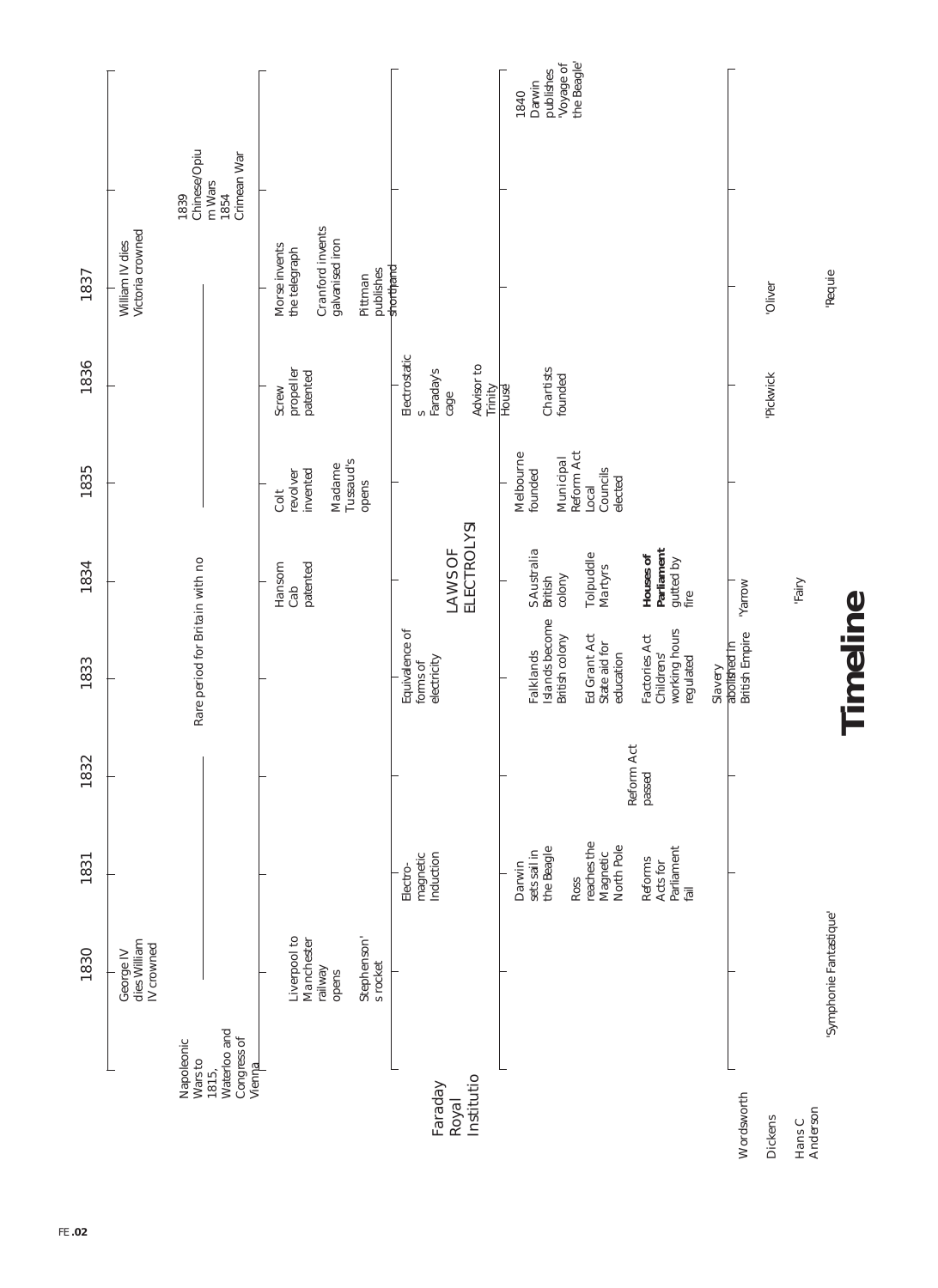### **Background Notes - Michael Faraday and Electrolysis**

In your pairs or small groups read through the Background Notes and discuss and make notes on the following.

(a) How do you think the way science was conducted and people's attitudes to science has changed since Faraday's time?

(b) Why do you think the Royal Institution was such a popular place for people of all classes?

(c) How is 'popular' science presented today?

(d) Do you think enough is done to promote science? How could science be made more interesting and popular with the public?

(e) Trace out how Faraday became interested in science and how he managed to become a professional scientist.

(f) Explain the way that Faraday did his work and how he made the results of his researches available. How does this differ from the way this is done today?

(g) Explain Faraday's conclusions about the nature of electricity and its applications. What has been the impact of Faraday's discoveries about electricity?

(h) What are the modern applications of Faraday's use of electricity to decompose chemical solutions?

### **Faraday's** *Diary* **extracts**

In your pairs or small groups read through the diary extracts 606 through to 1846 and then do the following.

### **For paragraphs 606/7**

(a) What was the investigation he was trying to set up in para 606?

(b) What results did he get in para 607 and what explanation did he give for the differences in the results?

(c) Briefly discuss how you would set up a simple electrolysis experiment to determine whether electrode size affects the electrolysis process.

### **For paragraphs 1274/1275**

In this experiment Faraday was trying to determine whether changing the material from which one of the electrodes was made had any effect on the electrolysis. A complication arose because the zinc electrode reacts with sulphuric acid even when not attached to a battery.

Suggest another electrolysis experiment which would allow you to investigate the effect of changing one of the electrodes on the electrolysis process without this sort of complication arising.

### **For paragraph 1846**

Faraday began an experiment but did not follow it through. What was this experiment? What results would you have predicted? (You may be doing this investigation later).

### **Faraday's** *Researches* **extracts**

In your pairs or small groups read through the Researches extracts and then do the following:

### **For paragraphs 791 - 821**

What was Faraday trying to show with his experiment described in paras 791 - 792?

Do you think that his results give rise to 'an irresistible mass of evidence proving the truth'?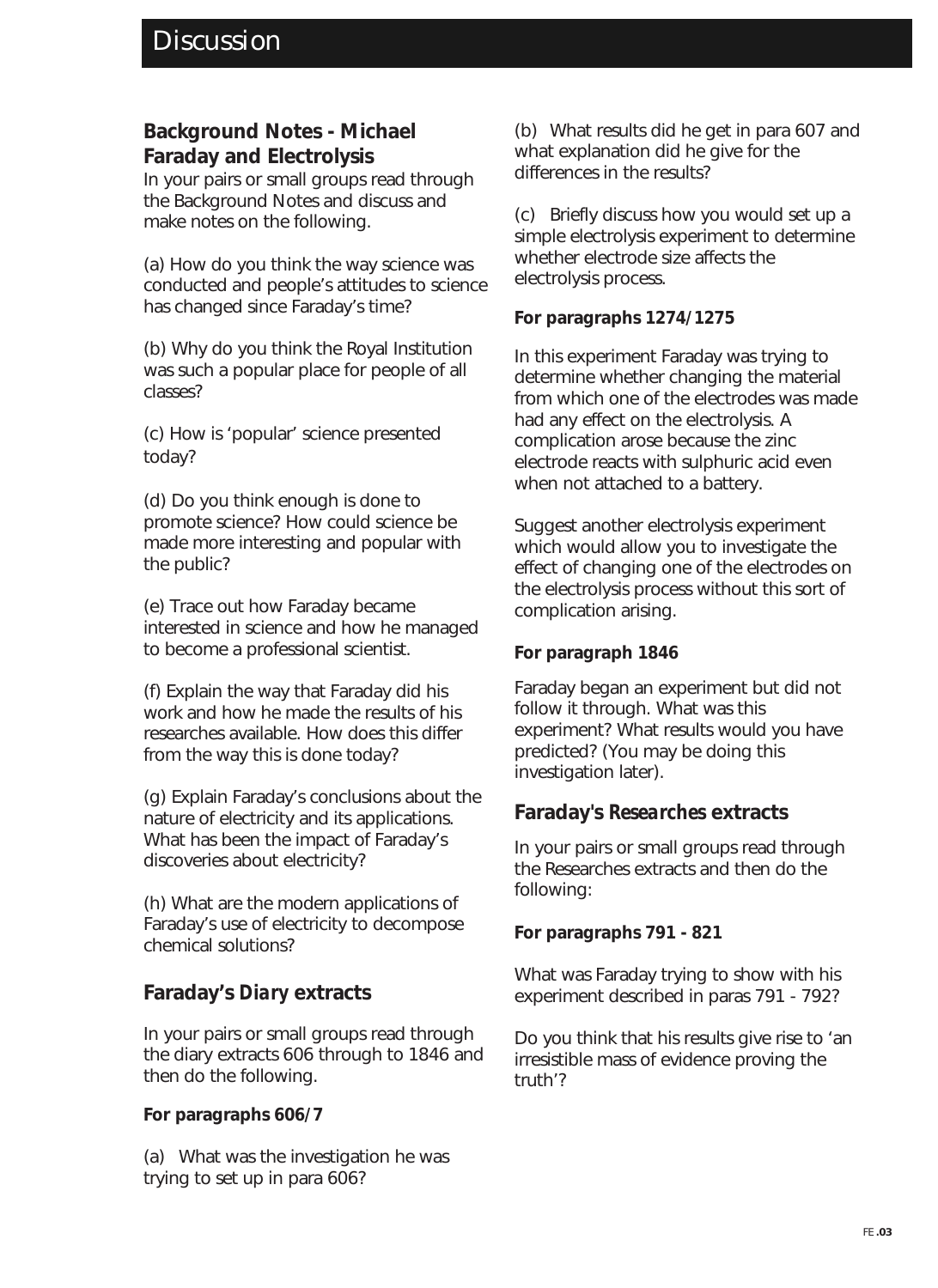## Investigation Guidelines

You have already read and discussed some of Faraday's investigations into electrolysis. Now you will have a chance to check out some of his results and conclusions by doing your own investigations. Before you start check with the **Study Guide** to find out what you need to produce. Working in your team you can plan and carry out one or more experiments to investigate some of the factors which might affect the electrolysis process.

For example, like Faraday, you could investigate and present your conclusions on one or more of the following.

(i) Does the **size of the electrode** have any effect on electrolysis?

*Compare with Faraday's Diary Experiments (606/607) and the commentaries.*

(ii) Does the **amount of current** and/or the **time it passes for** have any effect on electrolysis?

*Refer back to Faraday's Researches (Expts. 791- 821) and the commentaries.*

- (iii) Does **varying the temperature of the electrolyte** have any effect on electrolysis? Note in *Faraday's Diary (Expt. 1846)* that although he suggested the experiment, he did not follow it up. You should try to design your own experiment, using modern apparatus to investigate the effect of varying the temperature.
- (iv) Although Faraday's notes do not make any reference to whether **varying the distance between the electrodes** would affect electrolysis, perhaps you could try this.
- (v) Try to identify and explain at least one **advantage** you had with your apparatus compared with Faraday.

A good experiment to try out the above investigations is the electrolysis of copper sulphate solution, using copper electrodes.

You will need to plan your investigation, decide upon the apparatus you will need and the experimental conditions, and then discuss this with your teacher.

#### **In planning your investigations think about:**

- the type of power supply and the suitable constant voltage level for running the electrolysis
- how you will measure the current flowing during electrolysis
- how you will ensure that the electrodes are clean
- what you can measure (and how you can ensure accuracy) to show how the factors you change affect electrolysis
- how you will ensure that you set up a fair test in each investigation
- how you can present your results in tables and graphs.

**Note: the quantity of electricity passing during electrolysis (coulombs) is equal to**

*current (amps) x time (seconds)*

**This will be useful when doing investigation (ii) and when considering Faraday's Law of Electrolysis, i.e. that 'chemical action or decomposing power is exactly proportional to the quantity of electricity". Think about how you could present your results in a graph to show this.**

Your team does not have to do all of these investigations. Other teams can do different ones and results and conclusions can then be presented to the whole class.

Faraday usually worked on his own and discussed his ideas and results with many other workers over a fairly long period of time. Nowadays, researchers usually work in teams, investigating different aspects of a problem. The teams may be based in the same department or in different departments of a university or industrial research organisation. Teamwork brings together a wide range of expertise. It enables different individuals and teams to tackle different parts of the problem or investigation and then to pool results. This often leads to quicker solutions and, where necessary, a more in-depth and detailed investigation.

Today, researchers are usually 'working against the clock' because of limited funds, short timescales and in some cases, competition between researchers working in the same field.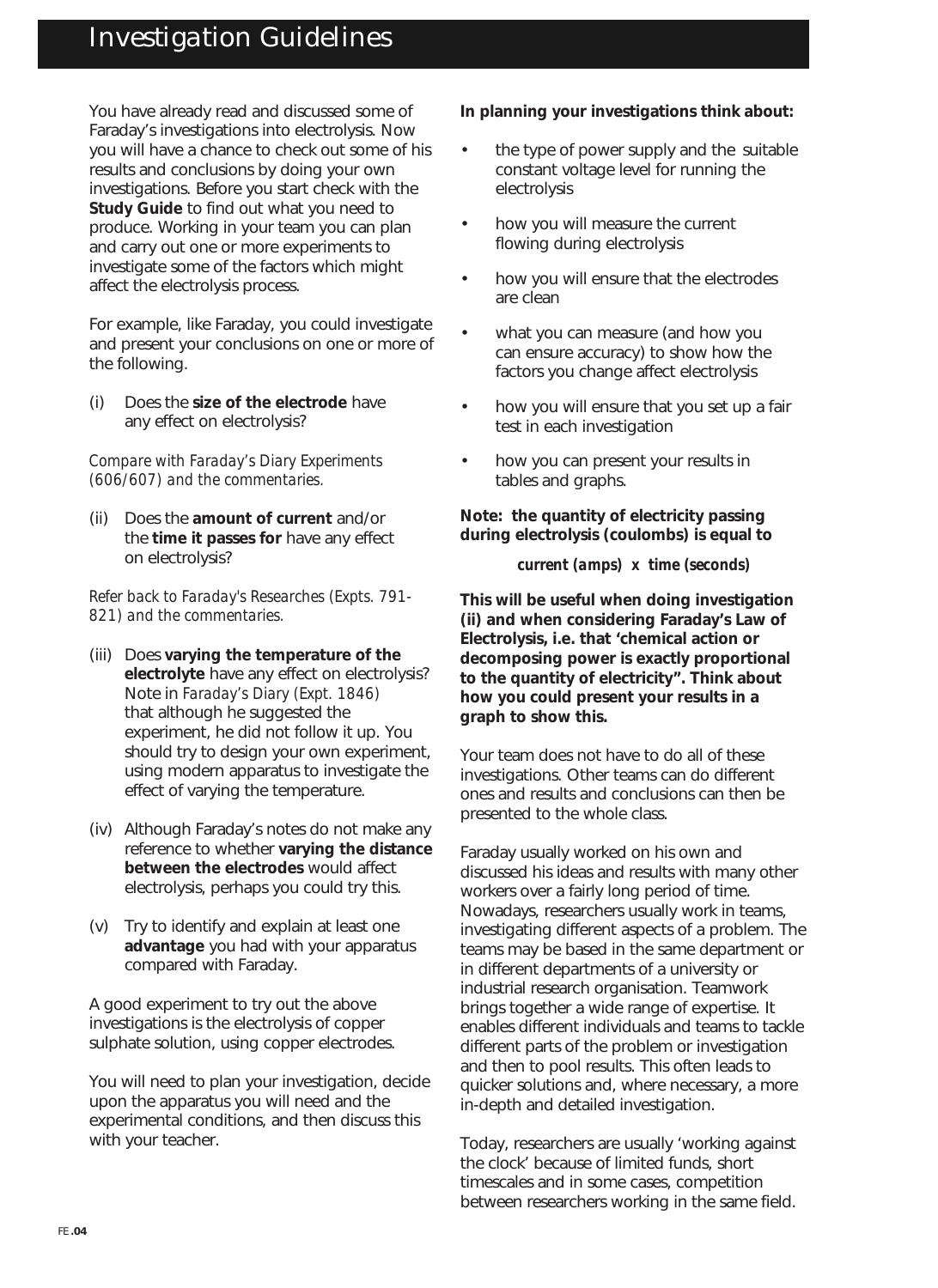These are extracts from Faraday's own laboratory notebook, the originals of which are on display in Faraday's Museum at the Royal Institution.

Vol. II Aug. 25, 1832 - Feb. 29, 1836

Edited by Thomas Martin Published by the Royal Institution of Great Britain 1932 G. Bell and Sons, Ltd, London

#### 31 AUG. 1833

606. Experimented on action (decomposing) of the same electric current on different aqueous solutions. The battery used consisted of four troughs or 40 plates 4 inches square and double coppers. It was not changed from first to last and at the end was much reduced in power. a and b were two finger basins, c and d two small gas jars , graduated. At first a, b, c and d contained a dilute Sul. acid of S.G. 1054; e is the wire of platina connected at pleasure with the Pos. Pole of battery and gold soldered at the end of the jar c to a small plate of platina 0.5 by 0.8 of an inch wide. A similar plate in the same jar was gold soldered to the end of a thick platina wire f which was at the other end soldered to a plate of platina 0.7 by 3.8 inches in length and breadth - a similar plate was gold-soldered to the platina wire g and this communicated with the neg. pole of the battery. So that there was a pair of small and a pair of large poles immersed in acid of the same strength, through each of which would proceed equal quantities of electricity. The acid was drawn off as far as could safely be done from the finger basins, to avoid decomposition as much as possible elsewhere than within and under the air jars.

607. On making the battery contact, sufficient gas was evolved in less than half a minute to fill the jars nearly. On comparing their quantities there was 1.9 cubical inches in the jar c and 2.2 cubical inches in the jar d. The experiment was very beautiful and the approach to equality great. A sufficient reason for the difference was



visible, for because of the smallness of the poles in the jar c the parts of the wires in the acid of the basin a gave out more gas than the similar parts of those in basin b, and hence a greater part of the decomposition was lost there.

27th DECR. 1833

1274. Expts. to ascertain if varying the nature of the Electrode would vary the proportion of substance decomposed by the Electric current.

1275. Dilute Sul. Acid, about 1 oil vitriol to 3

water, so as to act strongly on Zinc, was put into a basin. An Electrode of Platina a in a tube filled with the same acid and inverted in the basin. The end of the wire was connected with a Volta electrometer and that with the Neg. end of a voltaic battery of 40 pr. of plates. A plate of Zinc was connected with the Positive end of the battery and plunged into the same acid. In this case the acid was so strong as to evolve plenty of

hydrogen at the Zinc, both when out of contact and also **in contact** with the P.Pole of the battery. Yet this did not in the slightest degree disturb the proportion of water decomposed by the electric current, for the gas O. and H. in the Volta electrometer - 1.53 c:i: and that in the Neg. Electrode tube  $a = 1.04$  c: i:, or just 2/3rds. It was of course the Hydrogen alone; the Oxygen had passed to the Zinc.

#### 28 MAY 1834

1846. Expt. to try if heat would, by exalting chemical affinity, increase initial intensity of a current. A zinc amalgamated and platina plate separated by paper were put into hot dilute S.A. s.g. 1.25. The zinc was connected with a platina plate p on which was put a drop of Mr.



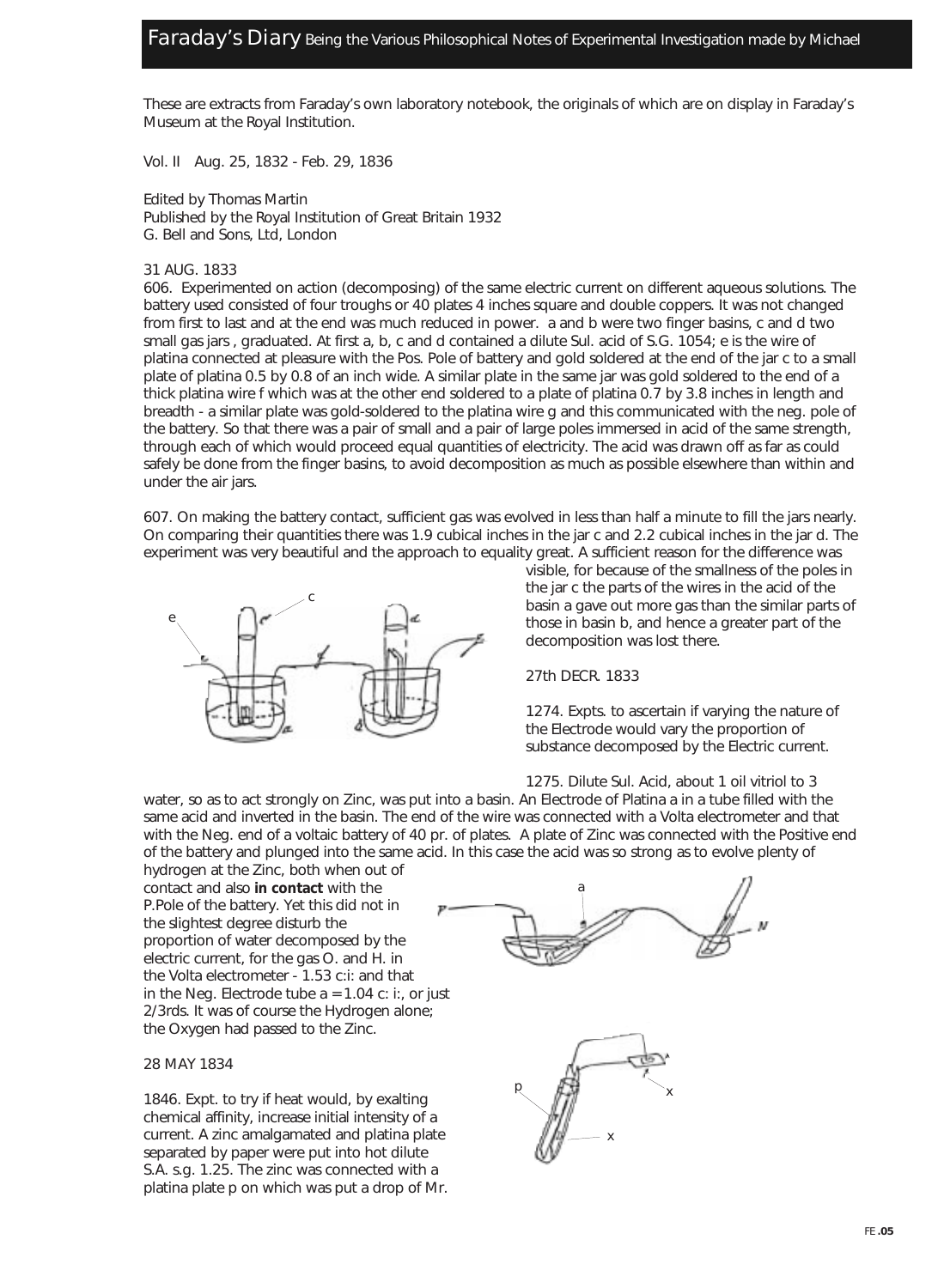### **Commentary**

The quotes are taken from experiments that Faraday did over one year, August 1833 to May 1834. The words and style of language we use have changed over the years. Things like ammeters had not been invented then, and even the units used for measurements have changed since.

### **606 Size of Electrodes**

| battery              | Remember there was no such thing as mains electricity. Indeed, Faraday did a great deal<br>of the basic work that gave us mains electricity. Therefore all his electrical experiments<br>were done with batteries, much the same as the type we use in cars today, except that<br>they had to be made with new chemicals each time since there was no way of<br>recharging them ! |  |
|----------------------|-----------------------------------------------------------------------------------------------------------------------------------------------------------------------------------------------------------------------------------------------------------------------------------------------------------------------------------------------------------------------------------|--|
|                      | 10 pairs of plates (see 1275 - it would seem to be pairs) to one trough would give a<br>combined voltage of up to 20V, but probably not much current. From this it seems<br>likely that the troughs (each battery) were connected in parallel; i.e. 20V but a bigger<br>current available.                                                                                        |  |
| finger basins        | We would use beakers today.                                                                                                                                                                                                                                                                                                                                                       |  |
| small gas jars       | About the size of boiling tubes or large test tubes; we still use these for collecting small<br>amounts of gas in experiments.                                                                                                                                                                                                                                                    |  |
|                      | same electric current Faraday means that it is the same current flowing through the two electrolysis cells, so<br>that the effects can be compared directly. It is NOT the same current throughout the<br>experiment as the battery runs down ("at the end was much reduced in power")<br>This is a very neat piece of experimental design to ensure a fair test.                 |  |
| Sul.acid             | sulphuric acid.                                                                                                                                                                                                                                                                                                                                                                   |  |
| S.G.                 | Specific gravity $-$ a comparison of the density of the acid with that of water (water<br>would be 1000 on this scale). It is still the way we measure acid strength today,<br>especially that of battery acid.                                                                                                                                                                   |  |
| platina              | platinum                                                                                                                                                                                                                                                                                                                                                                          |  |
| at pleasure          | when you are ready                                                                                                                                                                                                                                                                                                                                                                |  |
| communicated with    | attached to                                                                                                                                                                                                                                                                                                                                                                       |  |
| Pos.pole // neg.pole | positive terminal // negative terminal                                                                                                                                                                                                                                                                                                                                            |  |
| 607                  |                                                                                                                                                                                                                                                                                                                                                                                   |  |
| inch                 | 2.54 cm                                                                                                                                                                                                                                                                                                                                                                           |  |
| cubical inch         | cubic inch = $16.4 \text{ cm}^3$                                                                                                                                                                                                                                                                                                                                                  |  |
|                      |                                                                                                                                                                                                                                                                                                                                                                                   |  |

*the approach to* 1.9 is not the same as 2.2, so why does Faraday claim they are equal ? From this, he *equality great* claims that the size of the electrode does not affect the electrolysis. However he then gives a reason for the difference.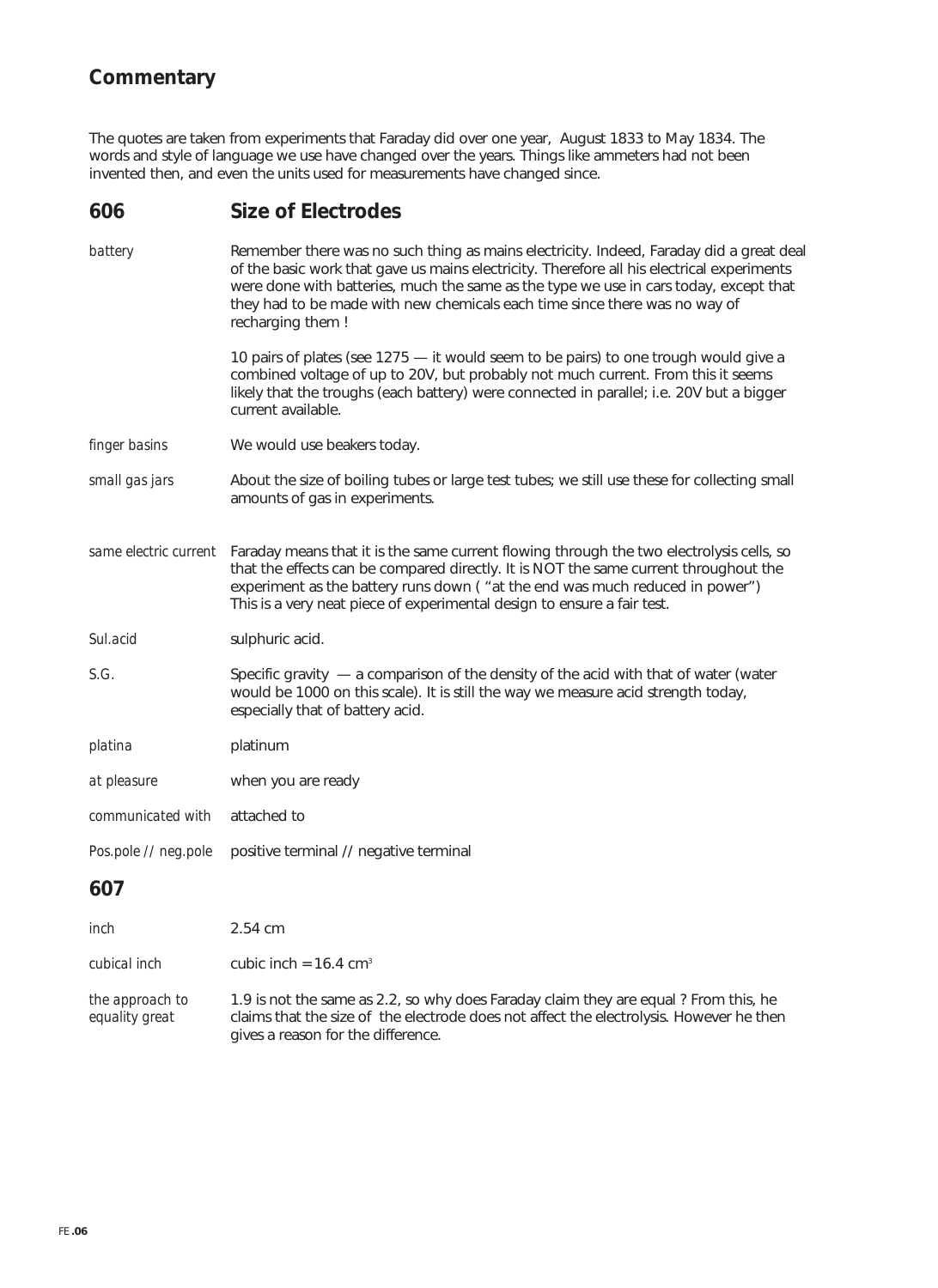| 1274                                                                                                           | Nature of the electrodes<br>(the material the electrodes are made from)                                                                                                                                                                                                                                                                                                                                                                     |
|----------------------------------------------------------------------------------------------------------------|---------------------------------------------------------------------------------------------------------------------------------------------------------------------------------------------------------------------------------------------------------------------------------------------------------------------------------------------------------------------------------------------------------------------------------------------|
| Expts.                                                                                                         | experiments                                                                                                                                                                                                                                                                                                                                                                                                                                 |
| ascertain                                                                                                      | find out                                                                                                                                                                                                                                                                                                                                                                                                                                    |
| 1275                                                                                                           |                                                                                                                                                                                                                                                                                                                                                                                                                                             |
| oil vitriol                                                                                                    | (concentrated) sulphuric acid. Therefore 1:3 is the dilution of the sulphuric acid used.                                                                                                                                                                                                                                                                                                                                                    |
| voltaic battery                                                                                                | See 'battery' above. Volta was an earlier experimenter and invented the first<br>battery (the voltaic pile)                                                                                                                                                                                                                                                                                                                                 |
| Volta electrometer                                                                                             | There were no ammeters; again Faraday's later work in electromagnetism led directly to<br>their invention. He used a 'standard' electrolysis cell; electrolysing water to<br>produce oxygen and hydrogen. The amount of $O2$ added to the amount of H <sub>2</sub> given<br>off was used as a measure of the electric current. This version (N in the diagram) collects<br>both gases in one tube - very dangerous !<br>See also 732 - 739. |
| Action of acid on<br>zinc both when out<br>of contact and also in<br>contact with the<br>P.Pole of the battery | We would now call this 'local action' - the acid acting on impurities in the zinc                                                                                                                                                                                                                                                                                                                                                           |
| c:i:                                                                                                           | cubic inches. Note the use of the colon where we would now use a full stop.                                                                                                                                                                                                                                                                                                                                                                 |

Is the ratio of 1.04 : 1.53 exactly two thirds? Does any difference matter to Faraday's conclusion that the nature of the electrode makes no difference to the effect that the electric current has?

### **1846. Heat (temperature of the electrolyte)**

| exalting                    | encouraging                                                         |
|-----------------------------|---------------------------------------------------------------------|
| chemical<br>affinity        | reactions                                                           |
| intensity of<br>the current | the size of the current                                             |
| hot dilute S.A.             | hot dilute sulphuric acid (but Faraday has not measured the 'heat') |
| Mr.acid                     | Muriatic acid = hydrochloric acid                                   |

Note that Faraday seems to think that there is an effect here; "so that it is probable an effect was produced". However, he does not do anything about it; "The expt. is worth pursuing therefore, but I cannot spare the time for it here". Indeed there seems to be no record of him having tried it again!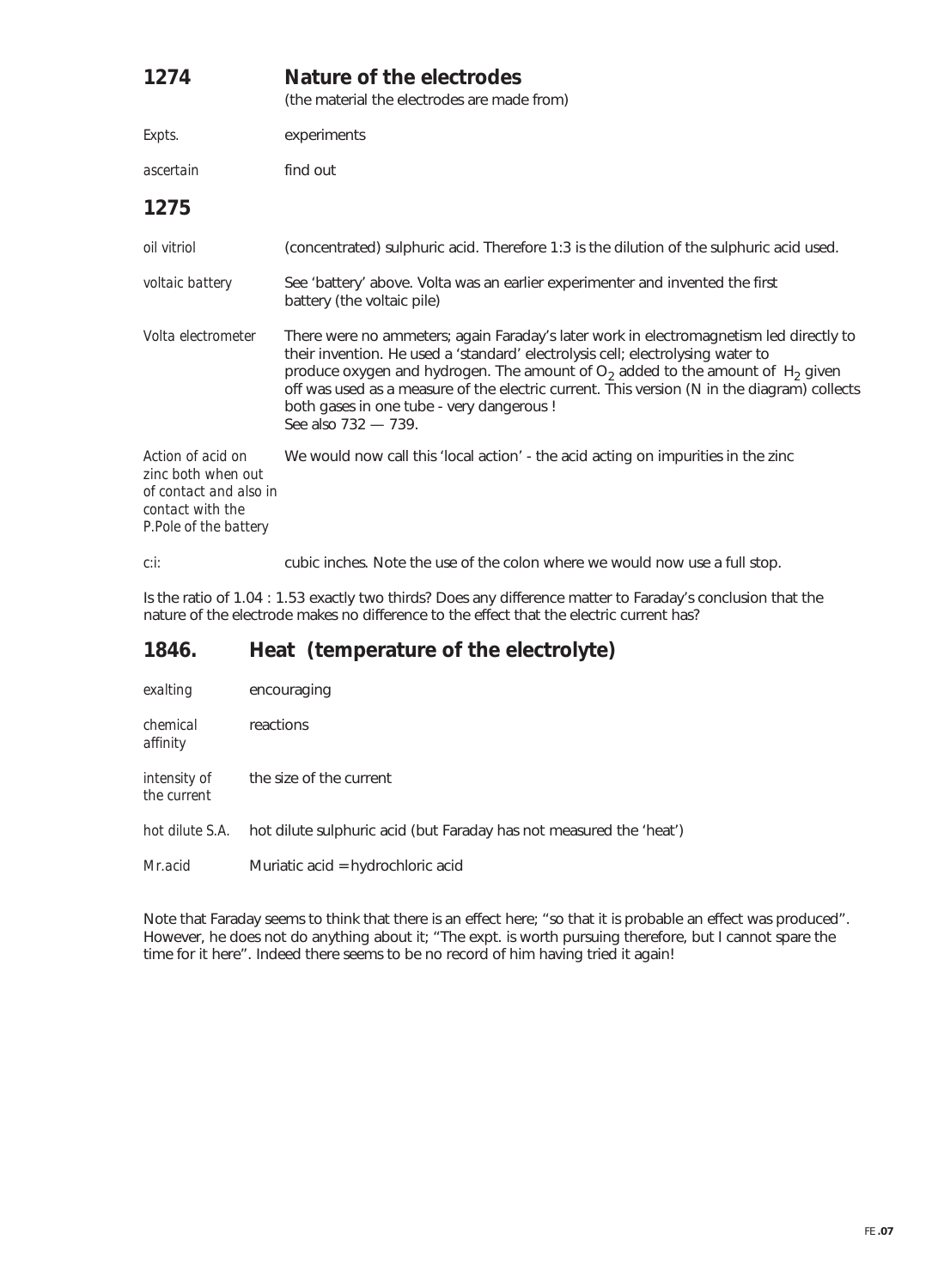*Faraday's papers were mostly published as soon as he had done the research. This meant that many people did not read them all and there were gaps in their knowledge of his work on electrochemistry at the time that he was working. Faraday himself recognised this and published this collected series of papers.*

Experimental Researches in Electricity by Michael Faraday D.C.L. F.R.S Volume 1 Second Edition 1849

Richard and John Edward Taylor

Printers and Publishers to the University of London Red Lion Court Fleet Street

*Faraday tried out experiments on a very wide range of substances, using his 'volta-electrometers' to measure the electricity and his skills as a chemist to measure the amount of chemicals evolved and their chemical equivalents. Having very carefully considered water, and then sulphuric acid, he moved on to muriatic acid (hydrochloric acid) and to a whole series of other acids. From there he went on to try substances that did not contain water. These had to be melted to obtain a liquid; chlorides of tin, lead, and antimony, along with iodides of lead and potassium were electrolysed in this way. One of these experiments ( on chloride of tin) is reported.*

791. ... The negative electrode weighed at first 20 grains; after the experiment, it, with its button of alloy, weighed 23.2 grains. The tin evolved by the electric current at the *cathode* weighed therefore 3.2 grains. The quantity of oxygen and hydrogen collected in the volta-electrometer = 3.85 cubic inches. As 100 cubic inches of oxygen and hydrogen, in the proportions to form water, may be considered as weighing 12.92 grains, the 3.85 cubic inches would weigh 0.49742 of a grain; that being, therefore, the weight of water decomposed by the same electric current as was able to decompose such weight of protochloride of tin as could yield 3.2 grains of metal. Now 0.49742 : 3.2 : : 9 the equivalent of water is to 57.9, which should therefore be the equivalent of tin, if the experiment has been made without error, and if the electrochemical decomposition *is in this case also definite*. In some chemical works 58 is given as the chemical equivalent of tin, in others 57.9. Both are so near to the result of the experiment, and the experiment itself is so subject to slight causes of variation (as from the absorption of gas in the volta-electrometer (...), that the numbers leave little doubt of the applicability of the *law of definitive action* in this and all similar cases of electro-decomposition.

792. It is not often I have obtained an accordance in

numbers so near as that I have just quoted. Four experiments were made on the protochloride of tin, the quantities of gas evolved in the voltaelectrometer being from 2.05 to 10.29 cubic inches. The average of the four experiments gave 58.53 as the electro-chemical equivalent for tin. **Finally Faraday sums up:**

821. All these facts combine into, I think, an irresistible mass of evidence, proving the truth of the important proposition which I first laid down, namely , *that the chemical power of a current of electricity is in direct proportion to the absolute quantity of electricity which passes* (...). They prove too, that this is not merely true of one substance,as water, but generally with all electrolytic bodies; and, further, that the results obtained with any *one substance* do not merely agree amongst themselves, but also with those obtained from *other substances*, the whole combining together into *one series of definite electrochemical actions* (...). I do not mean to say that no exceptions will appear: perhaps some may arise, especially amongst substances existing only by weak affinity; but I do not expect that any will seriously disturb the result announced.

### **Commentary**

#### **791. Measuring weight gain on electrodes (mass gain)**

This experiment is typical of many reported and shows the high accuracy that Faraday worked to. Remember there were no electronic balances, the fine work was done using pan balances just as the apothecaries did (pharmacists).

Remember too that there were no electronic calculators. Although there were slide rules, these calculations were probably done by long division.

**792.** Faraday is checking accuracy by repeated experiments, using a range of readings.

 $accordance = in accord = agreement$ 

**821. Summary, the laws of electrolysis** Faraday believes that all his previous experiments have explored every possible variable and factor: ".. an irresistible mass of evidence, proving the truth ....".

*grain* the smallest unit of weight used by apothecaries 1 grain =  $0.0648$  gram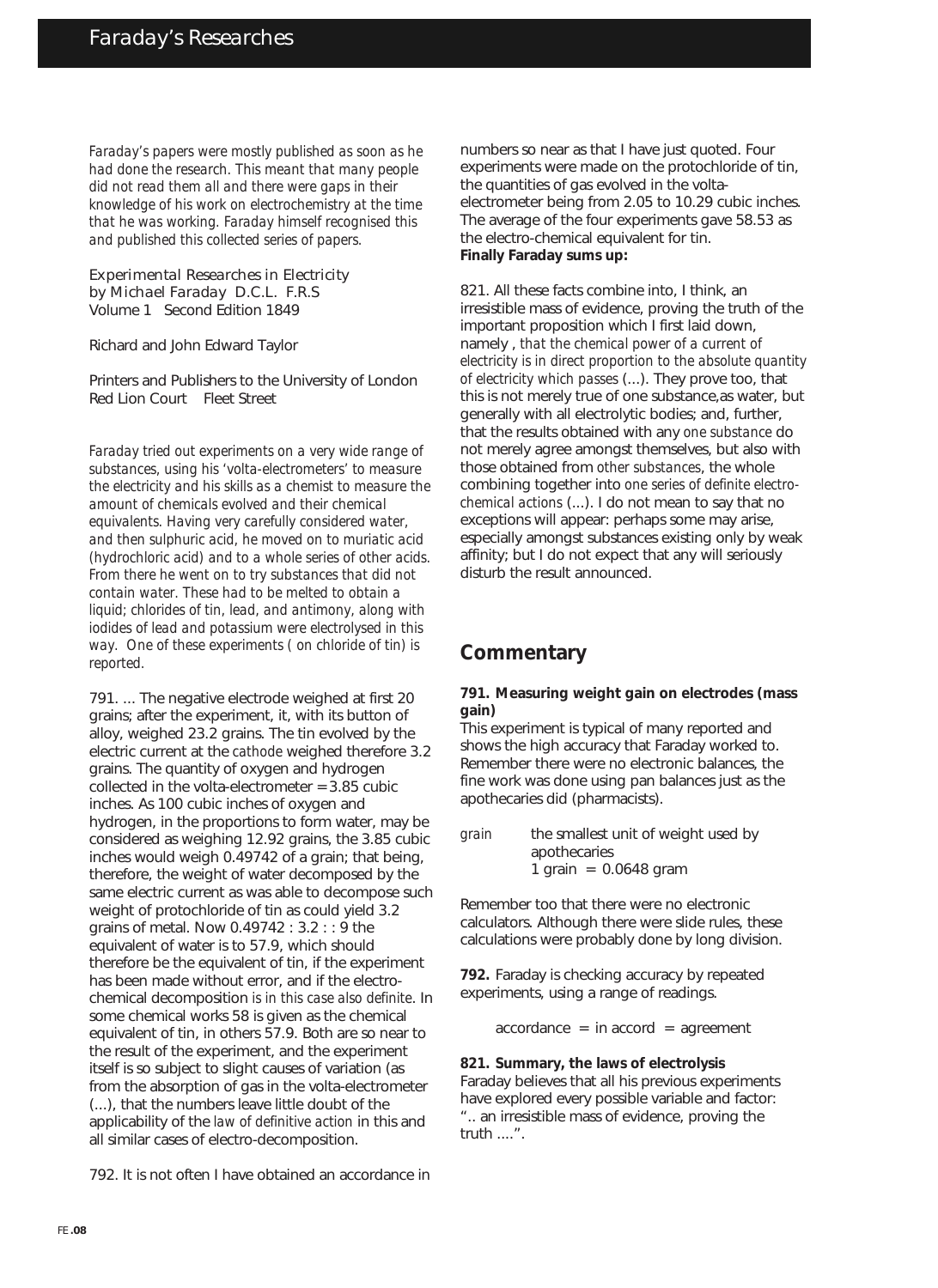Experimental Researches in Electricity by Michael Faraday D.C.L. F.R.S Volume 1 Second Edition 1849

Richard and John Edward Taylor Printers and Publishers to the University of London Red Lion Court Fleet Street

#### *On a new measure of Volta-electricity*

Faraday performed a series of experiments electrolysing water and from these developed an instrument that used the amount of gases evolved to measure electricity.

732. I consider the foregoing investigation as sufficient to prove the very extraordinary and important principle with respect to WATER, that when subjected to the influence of the electric current, a quantity of it is decomposed exactly proportionate to the quantity of electricity which has passed, not withstanding the thousand variations in the conditions and circumstances under which it may at the time be placed; and further, that when the interference of certain secondary effects (....) together with the solution or recombination of the gas and the evolution of air, are guarded against, the products of the decomposition may be collected with such accuracy, as to afford a very excellent and valuable measurer of the electricity concerned in their evolution.

736. .....When referred to as a comparative instrument .....it will not require particular precaution in the observation; but when used as an absolute measurer, it will be needful that the barometric pressure and the temperature be taken into account,



One version of Faraday's Volta-electrometer

.....

739. ......; I have therefore named it a VOLTA-ELECTROMETER.

### **Commentary**

There were no ammeters; again Faraday's later work in electromagnetism lead directly to their invention. He therefore used a 'standard' electrolysis cell; electrolysing water to produce oxygen and hydrogen. The amount of  $O<sub>2</sub>$  added to the amount of H<sub>2</sub> given off was used as a measure of the electric current.

| 732.                                                     |                                                                                                                                                                                                 |
|----------------------------------------------------------|-------------------------------------------------------------------------------------------------------------------------------------------------------------------------------------------------|
| the foregoing<br>investigation                           | This was an exhaustive series of<br>experiments that Faraday did<br>to convince himself that no<br>possible variable could make a<br>difference to the effects that<br>electricity had on water |
| subjected to the<br>influence of the<br>electric current | When current passed through it                                                                                                                                                                  |
| products of<br>decomposition                             | That is the gases, oxygen and<br>hydrogen, in this case.                                                                                                                                        |

The version shown collects the gases separately; and is very similar to Hoffman's voltameter. Adding the two gases together gives a measure of the electricity that has passed through. These days we would use an ammeter, which uses the swing of a needle to give a measure of the electric current. The most up-to-date ammeters measure current electronically.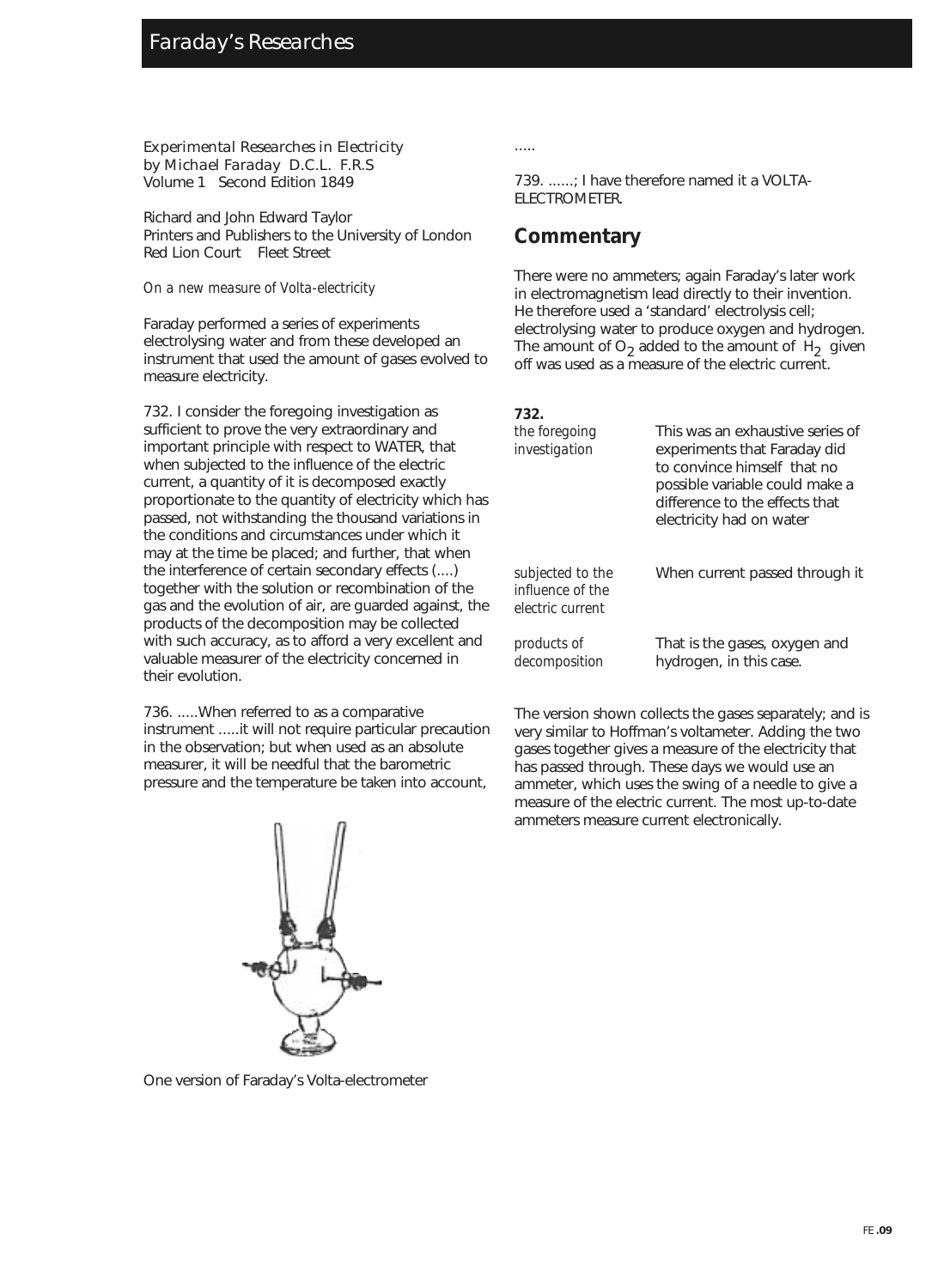This additional source material has been included and suggestions for its use with pupils are given in the Teachers' Notes. You can simply use it as teacher background information or suggest its possible use by colleagues in other subject areas for their own use or to encourage cross-curricular activities between departments.

### **Contents**

- *1. Faraday's Correspondence*
	- Faraday and Benjamin Abbott
	- Faraday and Mary Somerville
	- Faraday and André-Marie Ampère
- *2. Character Stories*
	- Jane Deval
	- James Deval
	- Alice, Lady Mesbury
	- Albert, Lord Mesbury
- *3. Faraday's Researches*

Language and Electrolysis - paragraphs 661 - 667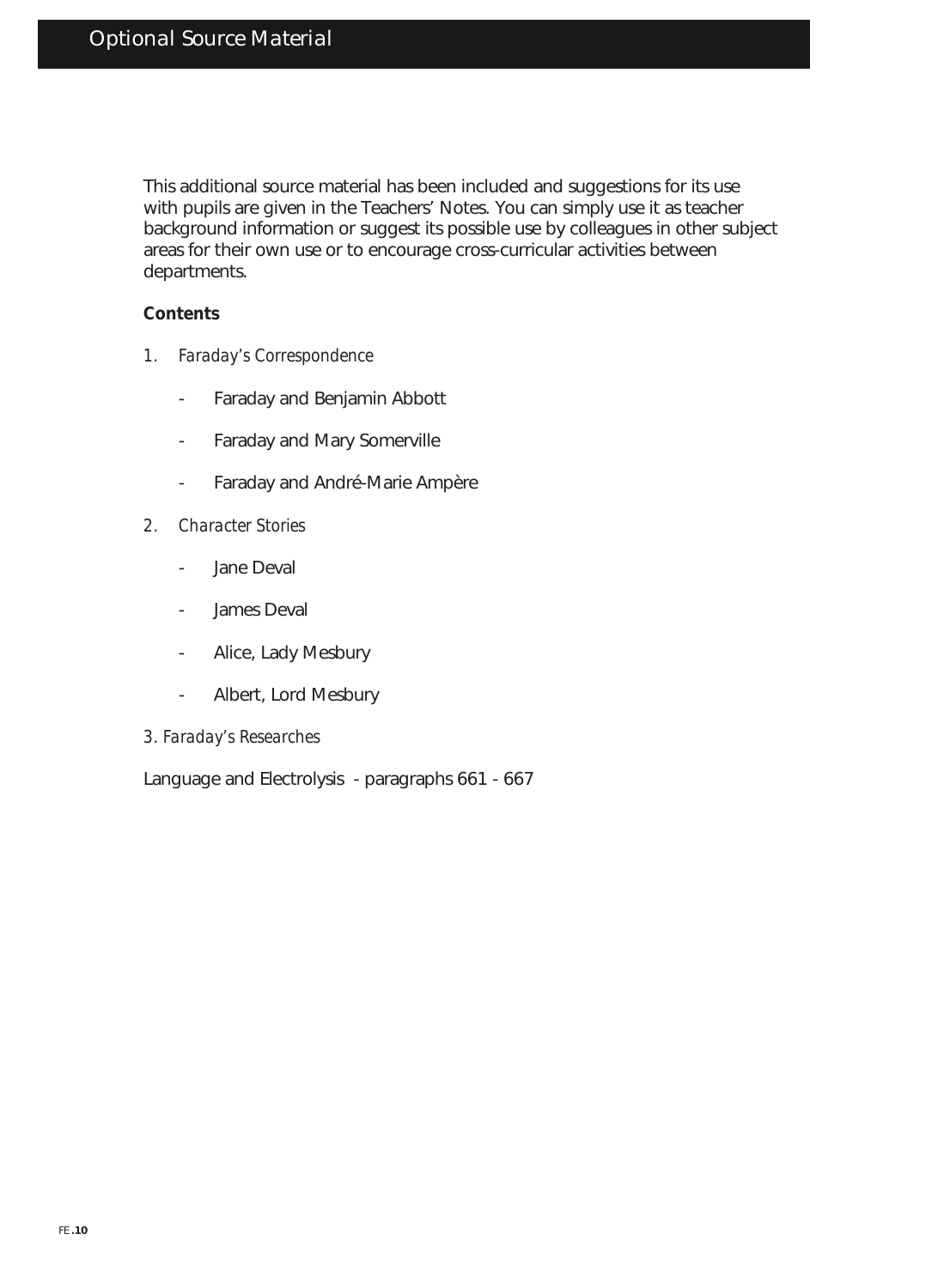### Faraday's correspondence with Benjamin Abbott, a friend of apprentice days

"The Correspondence of Michael Faraday" Vol 1 1811- Dec 1831 Ed FAJL James

Pub - Institution of Electrical Engineers 1991 ISBN 0 863412483

No 3 Faraday, still an apprentice, to Abbott

#### Sunday Afternoon July 12th 1812

#### Dear A.

............

.................. But first let me wish you well , and then I will proceed on to the subject of this letter: Make my respects too if you please to Mr. & Mrs. Abbott, and also to your brother and sister.

I have lately made a few simple galvanic experiments merely to illustrate to my self the first principles of science. I was going to Knights to obtain some Nickel & bethought me, that they had Malleable Zinc: I enquired and bought some. - have you seen any yet? The first portion I obtained was in the thinnest pieces possible; observe it in a flattened state, it was as they informed me, thin enough for the Electric Snake, or as I before called it, de Luc's Electric column. I obtained it for the purpose of forming discs, with which & copper to make a little battery. The first I completed contained the immense number of seven pair of Plates !!! and of the immense size of half-pennies each!!! I, Sir, my own self, cut out seven discs of the size of half-pennies each! I, Sir, covered them with seven half-pence and I interposed between seven or rather six pieces of paper, soaked in a solution of Muriate of Soda!!! - but laugh no longer Dear A——- rather wonder at the effects this trivial power produced, it was sufficient to produce the decomposition of the Sulphate of Magnesia; an effect which extremely surprised me, for I did not - could not have any idea, that the agent was component to the purpose. a thought has struck me - I will tell you, I made the communication between the top & the bottom of the pile & the solution with the copper wire: do you conceive that it was the copper that decomposed the earthy sulphate?. that part I mean immersed in the solution; — —-that the galvanic effect took place I am sure for both wires became covered in a short time with bubbles of some gas, & a continued stream of very minute bubbles, appearing like small particles, rose through the solution from the negative wire. My proof that the Sulphate was decomposed, was, that in about 2 hours the clear solution became turbid, Magnesia was suspended in it.

#### .........

And now dear Sir; to conclude in a manner requisite for this occasion, I humbly beg pardon for thus intruding on your time, your patience, & your good sense. I beseech you if you will condescend so far, to return me an answer on this occasion: & pray let the refusal of your correspondence be as gentle as possible ———-hoping dear A—- that the liberty I have taken will not injure me in your good opinion, I cannot conclude better than by wishing you all the happiness you can enjoy: .....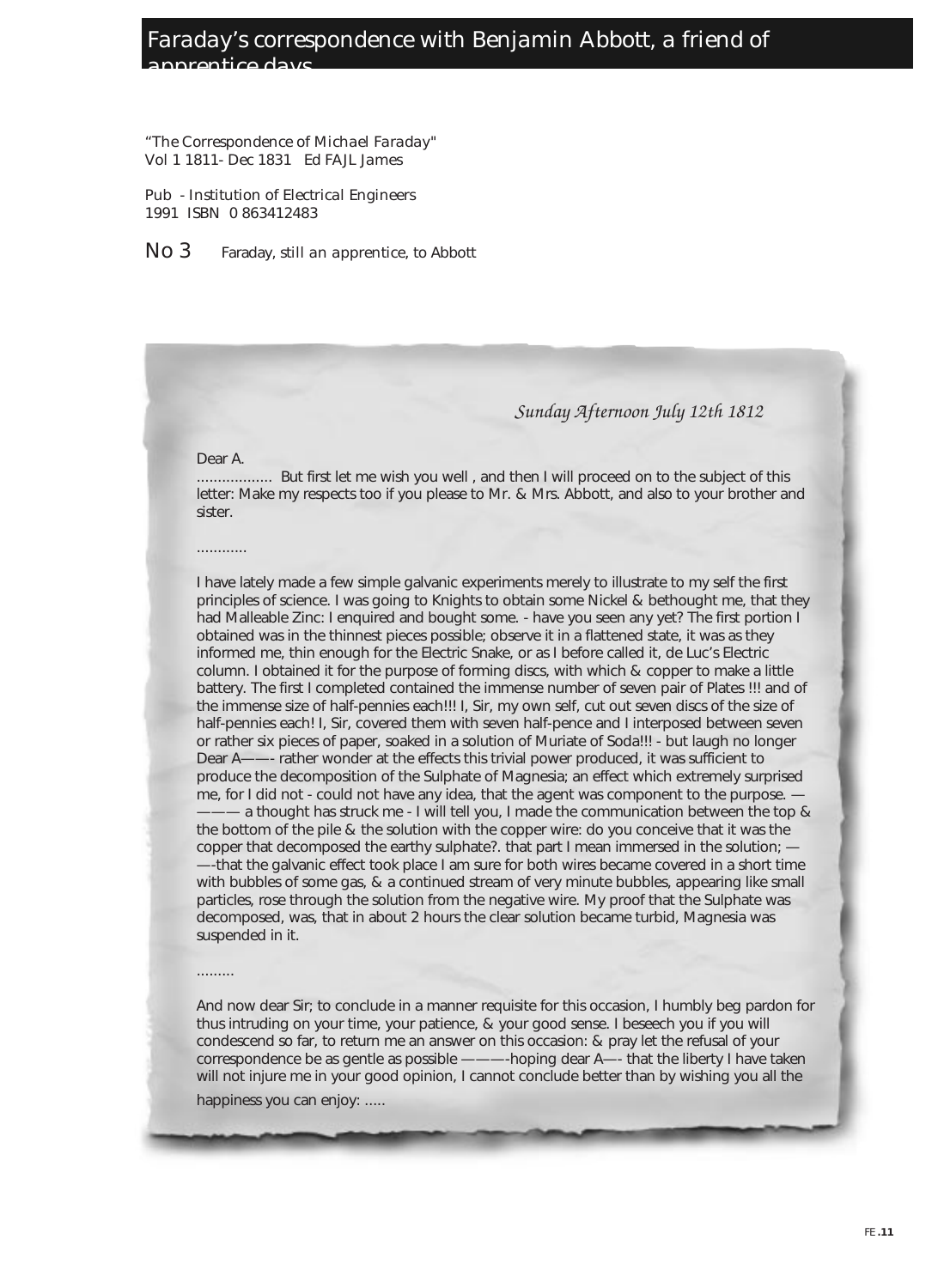No 40 Abbott to Faraday during the Grand Tour; sent via Paris, Faraday received it in Rome

London Sunday 20th Nov 1814

#### My Dear Michael!

The knowledge that the receipt of my letters affords you any pleasure would I can assure you be sufficient to induce me to write them even was the doing it a task instead of what it is - pleasure - Impressed with this Sentiment it is with a great degree of readiness & alacrity that I seize the present Opportunity of continuing a correspondence which affords us mutually so much Entertainment & which I trust distance will have no effect in impairing however much it may be impeding.

I have some fear at this time that the present text will find you already in Rome, which was not my intention it should but so many circumstances have lately intervened to prevent my perusing it sooner that I found it impossible & can therefore only say that should it arrive later than you have expected, its length must compensate for its delay... First then I must acknowledge the receipt of yours of the 6th Sept. from Geneva which reached me the 17th same...

Your Mother, Brother & Sisters I believe are well; they were so a fortnight since I was there. Peggy you will be surprised to hear has with the assistance of my beloved Sister succeeded in prevailing on her mother to permit her to spend the day with us & if I can judge by her talk she would have no objection to repeat the visit...

### Nov.22 1814

The Lectures at the Surrey Institution have commenced. There are 4 courses 1st on Chemistry by Mr Wheeler, 2nd on Extemporary Eloquence by Mr Rippingham 3d On the Passions & affections of the Mind & their Influence on Language & the Polite Arts by I.M.Good - 4th on Music by Dr Crotch - the first two are commenced but I have not yet heard Mr Rippingham he has delivered only one & from that I was unluckily detained by Business - my Sister however (who subscribes also) was there & I think she says he is an Orator I therefore expect some pleasure from hearing him. - Mr Wheeler has delivered 2 lectures - he is a young man who has never before appeared in Public & therefore labours under a great disadvantage from diffidence. This however will be soon overcome & I think he bids fairs to be a decent lecturer a first-rate one he cannot be from a slight defect in utterance...

In a former Letter you promised me a full Sheet with a little of Vesuvius in it but I have not received it my last Epistle I supposed chased the Volcano out of your head. I hope by your next it will have returned - I have an extraordinary wish my Dear Mike to see one of these flaming furnaces & I think tho' you know I am not famous for Courage that my nerves would allow me to take a tolerable quiet look at it. - Pray have you seen many Cataracts? Mr K. my Companion in the Counting Ho has travelled in America & has seen the Falls of Niagara - he lent me his Manuscript Account & and also gave me some verbal particulars - from his relation it appears to me the seen can scarcely be less awful than a Volcano tho' of course differing much in its nature. The noise he compared to all the Cannon in the World keeping up an incessant roar all around you: as to what some persons have said of its being possible to go between the stream & the rock over which it falls he denies it altogether & says the place looks more like the Mouth of the Infernal Regions than anything else, & that any person attempting to go there would meet instant suffocation from the Spray & from the violent agitation of the air which he describes as so great 30 feet from the Stream as to oblige you every moment to turn around to recover the use of the Lungs.

I must here my Dear Michael think of drawing towards a conclusion of this tolerable long Letter - remember I shall be glad to see your writing if only three Lines - Therefore do not delay to answer it in any way as most convenient - should I not previously hear from you I intend to write again in about 3 or 4 Weeks. - Boyer Castle Magrath &c desire their kind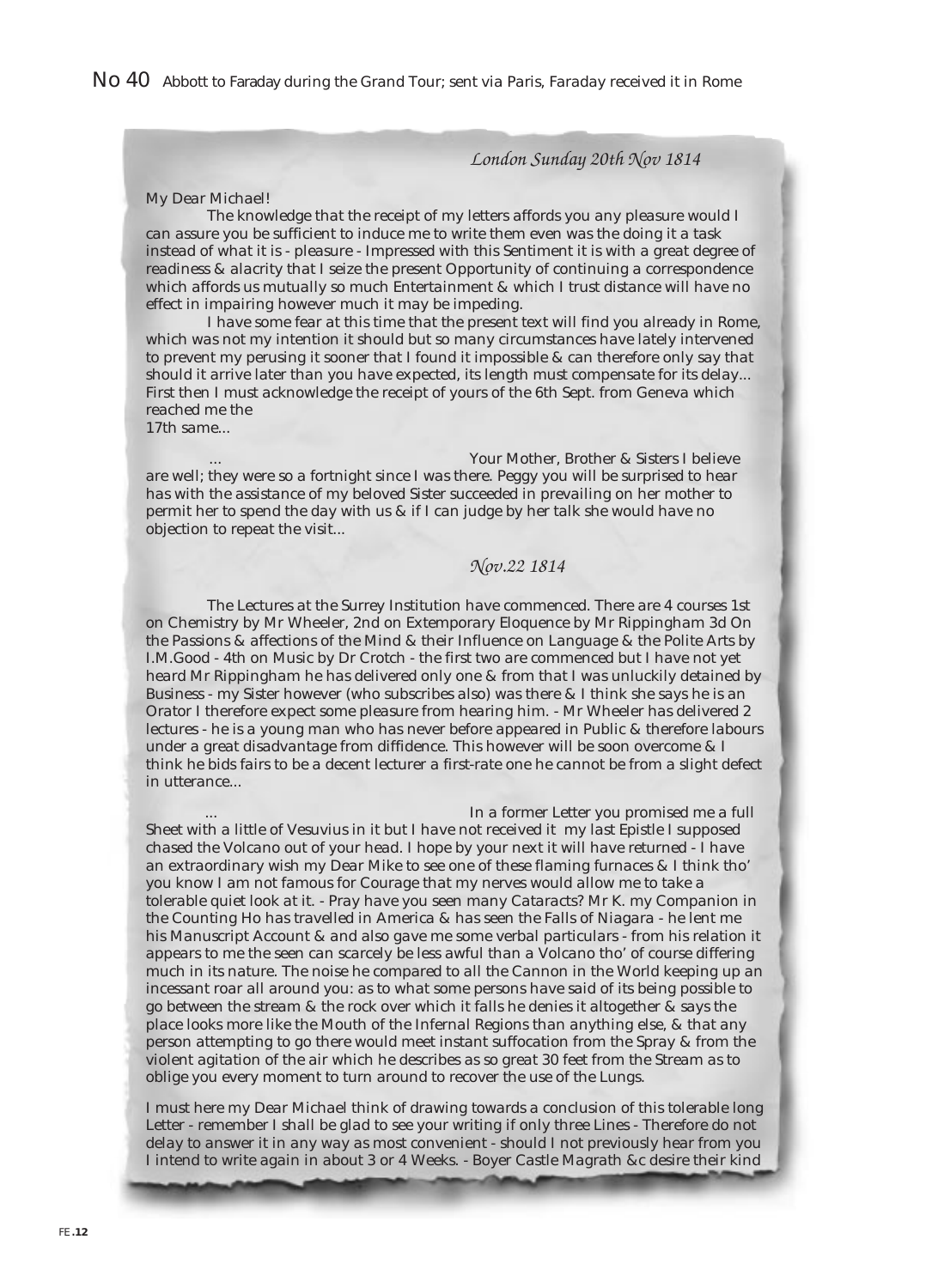#### Faraday's correspondence with Mary Somerville, Faraday now an established researcher in his own right and Director of the Laboratory at the Royal Institution.

"The Correspondence of Michael Faraday" Vol 2 1832- Dec 1840 Ed FAJL James

Pub - Institution of Electrical Engineers 1993 (ISBN 0 863412491)

### No 732 Faraday to Mary Somerville

Royal Institution Mar. 1, 1834

Dear Madam

I cannot refuse myself the pleasure any longer of thanking you for your kindness in sending me a copy of your work. I did intend to read it through first; but I cannot proceed so fast as I wish because of constant occupation.

I cannot resist saying too what pleasure I feel in your approbation of my late Experimental Researches. The approval of one judge is to me more stimulating than the applause of thousands that *cannot* understand the subject.

I am Dear Madam With Every Respect

Your faithful Servant M. Faraday

No 821 Faraday to Mary Somerville

Royal Institution 12 Oct 1835

Dear Mrs. Somerville

I have been making some experiments with the papers but do not succeed in obtaining so good & regular a result as I wished and believed I might obtain.

In the first place the precipitates made upon the paper are not so sensible or regular as that first found & washed & applied in the normal way the excess of the muriate or nitrate used & the resulting salt formed interfering with action of light by retarding more or less the change and that in an irregular manner. Chloride produced on the paper is therefore nothing like so regular in its change as chloride previously precipitated & well washed.

In the next place I do not find that I can lay a more regular coat of the substance on the method I mentioned than by using the moist precipitated chloride & a camel hair pencil.

I suspect your chloride is a good deal discovered. I will therefore precipitate & wash some and send it to you in the moist state. Allow me to suggest that when you refer to and apply it to paper for your experiments you do so in a dark place or by candle light only & then you may keep it for a long time in good condition.

I send also Biots report for your inspection.

Ever Your faithful Servant M.Faraday

No 825 Mary Somerville to Faraday Extract

### R.H. Chelsea 25th Oct

How truly I am obliged to you my dear Sir for your kindness. The chloride of silver answers perfectly, and I took the advantage of the last sunshine to make experiments upon a variety of substances with success. There were some curious results, but time will be required & brighter weather to confirm them. I beg my best regards to Mrs Faraday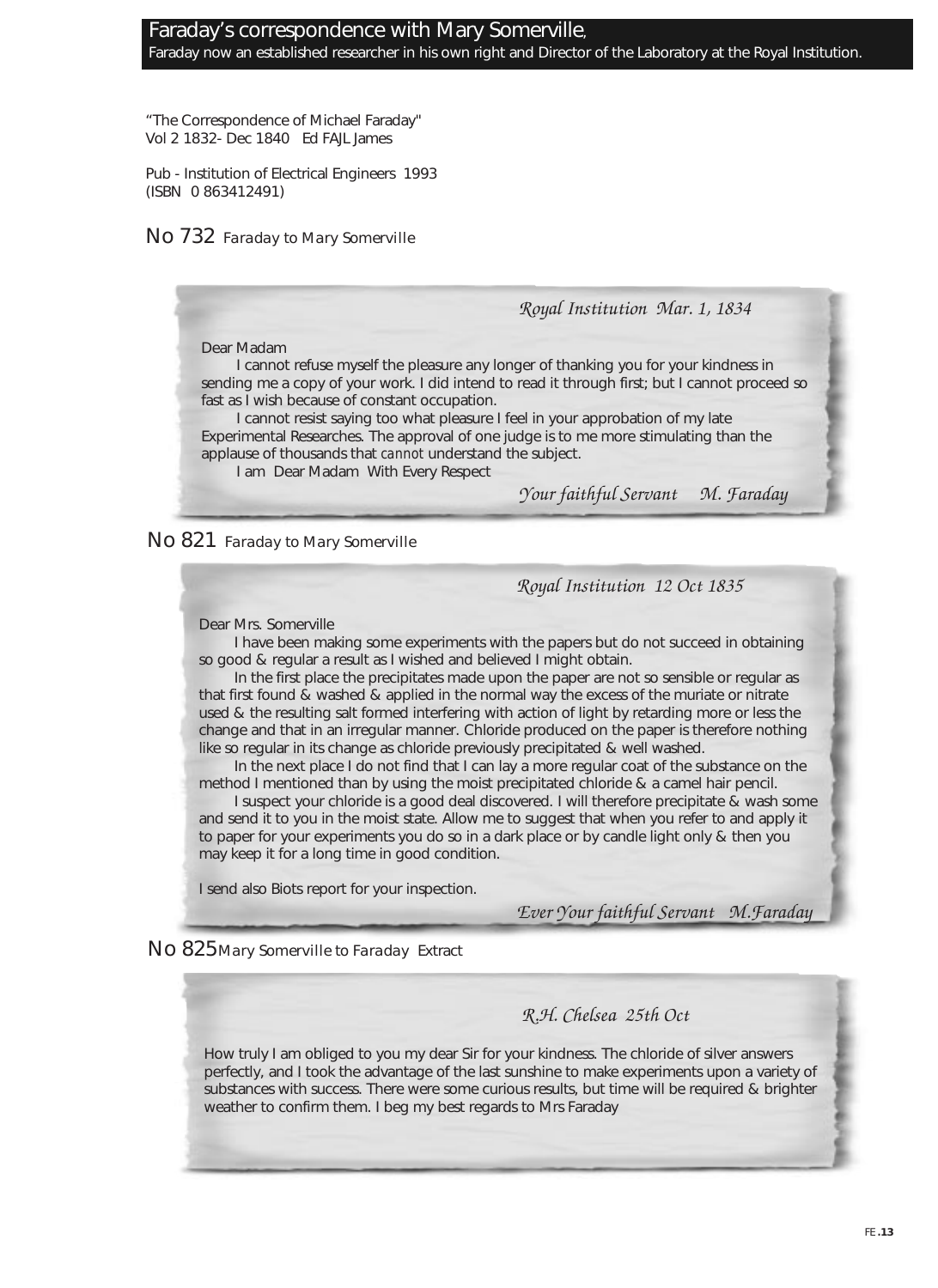"The Correspondence of Michael Faraday" Vol 2 1832- Dec 1840 Ed FAJL James Pub — Institution of Electrical Engineers 1993 (ISBN 0 863412491)

No 654 Ampère to Faraday

#### Paris le 13 Avril 1833

My Very Dear Colleague,

I have intended to write to you for a long time, but I have been prevented from so doing both by affairs that needed immediate attention and by urgent work. Moreover, since I suffered a near-fatal chest infection three years ago, I have spent all my spare time exclusively on a work, the extent of which I could not have imagined when I undertook it at Hyeres in the south of France, where the doctors sent me as the only method of treatment which offered any hope. ..........

I know, my dear colleague, ..., that you are .. a true friend of mine and I flatter myself that I merit this for the sentiments that I have for a long time felt for you and the keen desire that I shall always retain of finding an opportunity to do something to please you. It is this which allows me to speak with an open heart of something which caused me great sorrow, when I read the paper that you published on the experiments which have added so much to what was known of the phenomena produced by electricity in motion and which constitute one of the most beautiful discoveries of this century, ........

You will see that, in ... diverse passages: .. I talk of the production of an electric current by influence, as in an experiment which, ... is quite easy repeat, .... I carefully avoided speaking of the direction in which the induced current goes and how long it lasts, because I did not know this and did not look at this aspect.

...I truly cannot understand why you linked to the experiment in question the idea, supposedly put forward by me, that the current produced by induction would be *in the same direction* as the current which determines it, since, in what I wrote on this subject in 1822, I avoided, ....., to say anything about the direction or the length of the induced current ......

...I should be greatly obliged to you if you could tell, in the reply to this letter which I hope to receive because of your friendship, what made you attribute an opinion to me on this subject. ...

...I would be very grateful if in some new publication you were to find an opportunity of warning the people whom the love of science prompts to read attentively all that is published by one of the leading physicists in Europe, that what you say in your note in no way refers to the experiment done in 1822 (by Ampère)

It is certain that the experiments (Fresnel) did on the oxydisation of one of the ends of an iron wire shaped into a helix around a magnet whilst the other end covered itself in a calcareous deposit , were at first completely successful. .... but as Fresnel did not then know that distilled water could not conduct electric currents but that it could as soon as it contained a weak saline solution, since he paid no attention to the fact that the chalky deposit at one end of the wire was as clear a proof of the existence of an electric current as the oxydisation at the other end, he no longer tried to obtain the same effects with distilled water, which not allowing electric current to pass through, could not, in any case, give a result, and he soon abandoned all research on this subject.

dear colleague, my expressions of a most sincere friendship and the feelings which the great discoveries that science owes to you inspire in me as in all who are interested in its advances.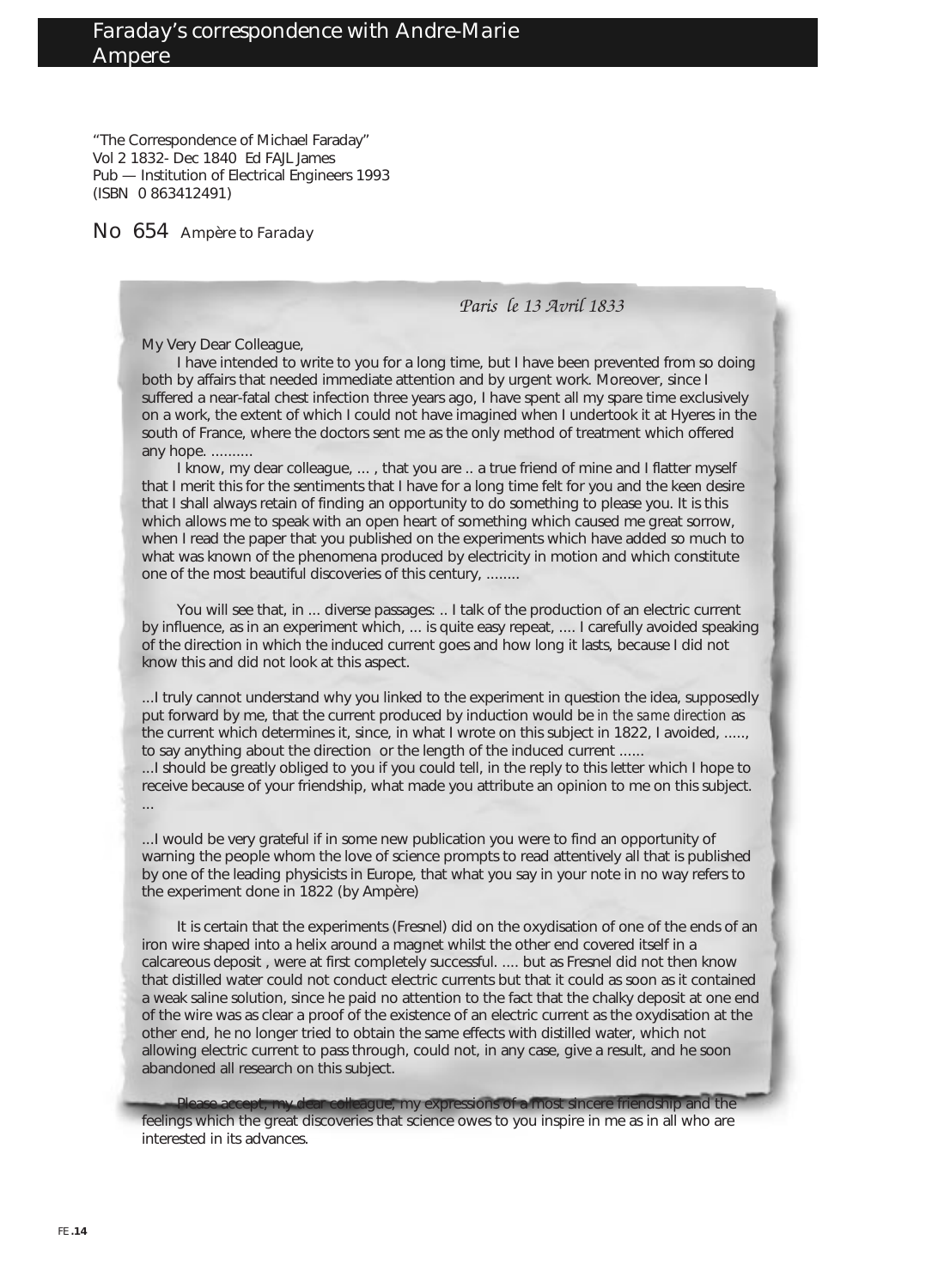Paris le 13 Avril 1833

Mon très cher confrère.

.....

Il y a bien longtemps que je désire écrire et que tantot une occupation uregente, tantot un travail présse m'en ont empeché, d'alleurs, depui l'affection de poitrine dont j'ai manqué mourir il ya trois ans, je me suis exclusivement occupé, pendant tout le tems dont je pouvais disposer, d'un travail dont je ne soupçonnais pas l'étendue quand je l'entrepris à hyères dans le midi de france, où les médecins m'enoyèrent comme seul moyen de guérison qui put laisser quelque espoir. ....

Je sais, mon très cher confrère, par cet excellent ami, que vous avez aussi pour moi une véritable amitié, et je me flatte de la mériter par les sentimens que je vous ai voués depuis longtems et par le vif désir que le conserverai toujours de trouver l'occasion de faire quelque chose qui put vous etre agréable. C'est ce qui m'autorise à vous parler à coeur ouvert d'une chose qui m'a fait quelque peine lorsque j'ai lu le mémoire que vous avex publié sur les expériences qui ont tant ajouté à ce qu'on savit sur les phénomènes produit par électricité en mouvement et qui constituent une des plus belles découvertes de ce siecle, .....

Vous remarquerez dans ces divers passage .. je parle de la production du courant électrique par influence, comme d'une expérience qui, ... est facile à répéter, ... j'ai évité avec soin de parler du sens dans lequel le courant par induction a lieu, et de dire quelle est sa durée, parceque je l'ignorais et n'avias pas cherché ce qu'il en était à cet égard

.. je n'ai pas compris de meme pouquoi vous aviez lié, a l'expérience dont nous parlons, l'idée, supposée émise par moi, que le courant produit par induction serai dans le meme sens que le courant qui détermime, puisique dans ce que j'ai écrit en 1822 sur ce sujet, j'ai évité, .... de rien dire sur le sens ni sur la durée du courant par induction,

.. je vous serais infiniment obligé de me dire, dans la réponse a cette lettre, que j'éspère de votre amitie, ce qui vous a fait m'attribuer une opinion à cet égard;....

..Je serais bien aise que dans quelques nouvelles publications, vous trouverassiez l'occasion de prévenir les personnes que l'amour des sciences porte à lire avec tant d'empressement tout ce que publie un des premiers physiciens del' Europe, que ce que vous dites dans cette note ne se rapporte en aucune manière a l'experience faite en 1822 (par Ampère).

Il est certain que les expériences qu'il (Fresnel) faisant sur l'oxidation d'une des extremités d'un fil de fer, roulé en hélice autour d'un aimant, tandis que l'autre extremité se couvrait d'un dépot de calcaire, avaient d'abord complètement reussi; mais, comme Fresnel ne savait pas alors que l'eau distillée n'était nullement conductrice du courant électrique et qu'elle le devenait dès qu'elle tenait en dissolution un peu de sel, comme il ne faisait pas attention que le depot calcaire, a une des extremités du fil, était une preuve tout aussi évidente de l'existence d'un courant électrique, que l'oxidation de l'autre extremité, il ne chercha plus à obtenir les memes effets avec l'eau distillée qui, faute de permettre le passage du courant électrique, ne pouvait, dans aucun cas, donner de résultat, et il abandonna bientot toute recherche sur ce sujet.

Je vous en prie, Mon cher confrére, d'agréer l'expression d'une bien sincère amité, et des sentimens que m'inspirent, comme à tous ceux qui s'intéressent aux progrès des science, les grandes dècouvertes qu'elles vous doivent.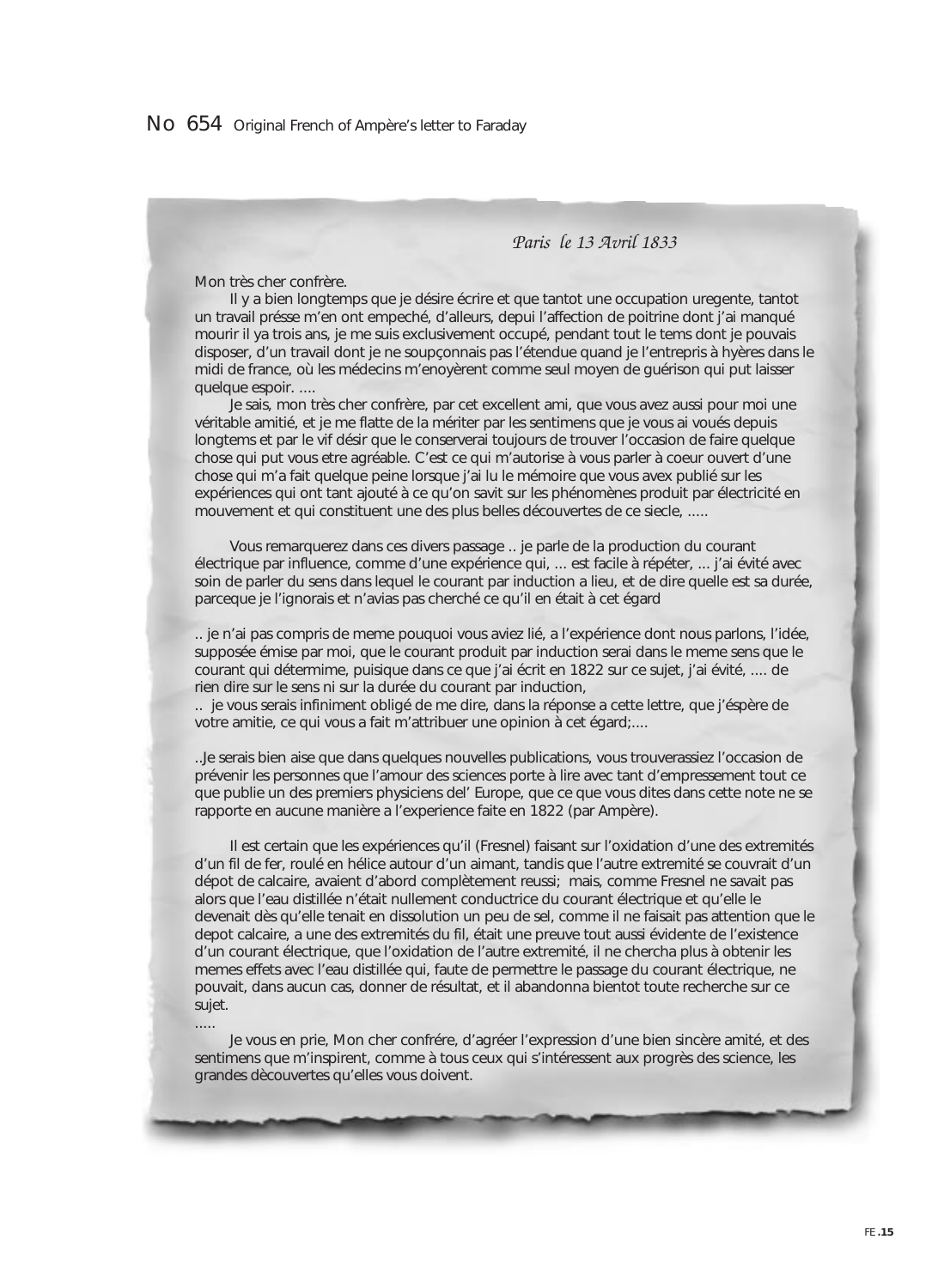#### Royal Institution May 4th 1833

My dear Sir,

It gives me great pleasure at all times to have the honor of a letter or even a verbal message from you but that pleasure was on the occasion of your last letter mixed with pain that I should inadvertently have grieved you. I am extremely indebted to you for your kindness in putting me right and as I had a paper in the press I instantly stopped the printer's progress and applied to the President His Royal Highness the Duke of Sussex and obtained leave to attach a note to the paper amending my error. I have also urged the printer forward that I may procure a copy of the note which I now send to you and I hope you will find it everything that you wished for. I am exceedingly sorry for my mistake but when you have read the note I am sure you will not be surprised at it.

Occupation presses on me to such a degree that I barely have time now to write these few words and I think I may therefore assume that the note will answer the greater part of your letter.

I am delighted to find that you are experimenting on the subject and shall be quite anxious to read your paper on the action of heat. From what you state I should suppose the effects are altogether new but shall scrupulously refrain from making experiments or even thinking on the matter until I see your results.

I am still at work and shall send you papers as they come out. I have just sent in one - (my fourth series of experimental researches \*) on a new law of Electric conduction to the Royal Society but it has not yet been read. I have another in hand but the experiments are incomplete.

Wishing you full recovery of health & spirits that you may still vigorously & successfully pursue what I know gives you such delight and is to you a source of so much honor.

I am My Very dear Sir *Yours Most Faithfully M.* 

Faraday

(\* These and subsequent papers are quoted from in this Pupil Research Brief)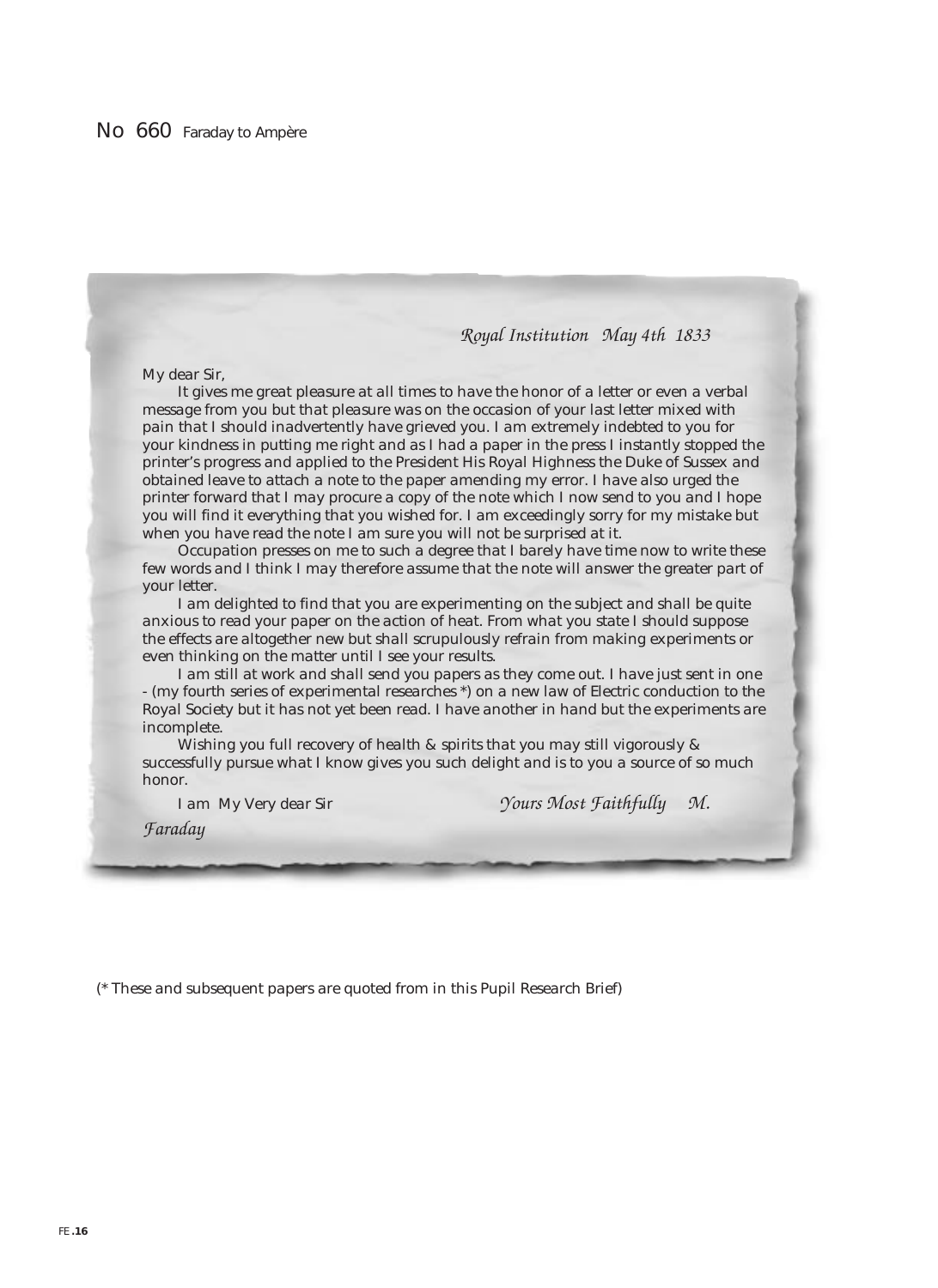My name is Jane Deval. I am sixteen years old and live with my family in Bird Street, just off Oxford Street, London, where my father has his shop. There are 7 in the family altogether but only three of us live at home now. My father's business is a saddlery, selling horse equipment to professional people like doctors and lawyers, sometimes to the gentry. He has to go out a lot to buy equipment for the shop and arrange for special orders to be made. Therefore it is mostly mother who runs the shop and I help her, although I am looking forward to being able to get married myself.

Both my oldest brother, Tobias, and my oldest sister Elizabeth are married with their own families. Tobias is a journeyman printer, working for a print firm in Fleet Street and lives over in Aldersgate. He comes over to see us sometimes with his wife Annie, and my nephew Thomas. Before she was married Elizabeth was in service with a well-to-do lawyer, eventually becoming under-parlour maid before she married George, one of his coachmen. The lawyer moved to Bristol and we never see Elizabeth now, although she does write regularly. The youngest of us children is Sophie who is 11 years old and a regular nuisance to me as I have to look after her. She goes to a dame school round the corner and is learning arithmetic now that she can read and write tolerably well.

My favourite brother, however, is James, now seventeen, who is apprenticed to Mr Forebeen an apothecary over down in Charles Street, near Berkeley Square. He only gets to come home on Sundays as a rule but Mr Forebeen is very good to him and encourages him to further his learning by going to lectures. We often go together and are both very interested in science. Father pays a subscription for both us to the Marylebone Literary and Scientific Institution, which is just off Portman Square. The lectures there cover many subjects and many are quite interesting. Sometimes we are able to afford tickets to go to Professor Faraday's lectures at the Royal Institution in Albemarle Street and he is such a good lecturer that I am fascinated by all he says.

When we do have tickets, I walk down to Charles Street and call at Mr Forebeen's shop for James. Neither father nor James is very happy with this arrangement but I feel that I am old enough now to walk through the streets on

my own; other girls do. I will admit to being happier when with James as we walk round Berkeley Square to Albemarle Street. Wide though the pavements are in this area, there many beggars, street sellers and layabouts who can be very rude.

At least there are gas lamps here so you can see when it gets dark. When we reach Albemarle Street there is always a terrible crush of people all trying to get into the RI and carriages all over the place. Our seats are in the upper gallery as only the gentry take seats in the main hall. This month Professor Faraday is giving a series of eight lectures on metals and we saw his demonstration of one of the original electrical batteries. It looked quite simple and James and I made immediate plans to make one when he was next home. He promised to beg the chemicals from Mr Forebeen and I agreed to ask a plumber who lives along the road from us for some bits of the different metals.

This last Sunday James came home before noon and joined us in our first floor rooms. Our dining room is on the first floor over the shop itself but the kitchen is in the basement. Unlike some around here mother cooks for us all, with mine and Sophie's help. Recently father had a Rumford's range installed in the kitchen and this is so much better than the smoky old fire we had before. I think that, what with the shop and the lodgers in the garret, mother has too much to do and that we should get at least a maid-ofall-work. Father however says that the business does not yet make enough money to employ servants; what will he do when I get married and leave home?

Anyway, after dinner had finished, we cleared away the table in the dining room and James and I constructed our battery. When we had finished everybody gathered round to see what happened when we connected it up. We placed bits of copper wire at both ends and then to some very small wire strips and imagine their surprise when the strips burst into sparks. It was getting dark by then and so father lit a candle on the table and we played cards for a while and then had a light supper before it was time for James to go back to Charles Street.

During the week the shop is open from about 10.00 in the morning to around 7.00 in the evening. Other shops stay open later but our customers do not want to buy saddlery late in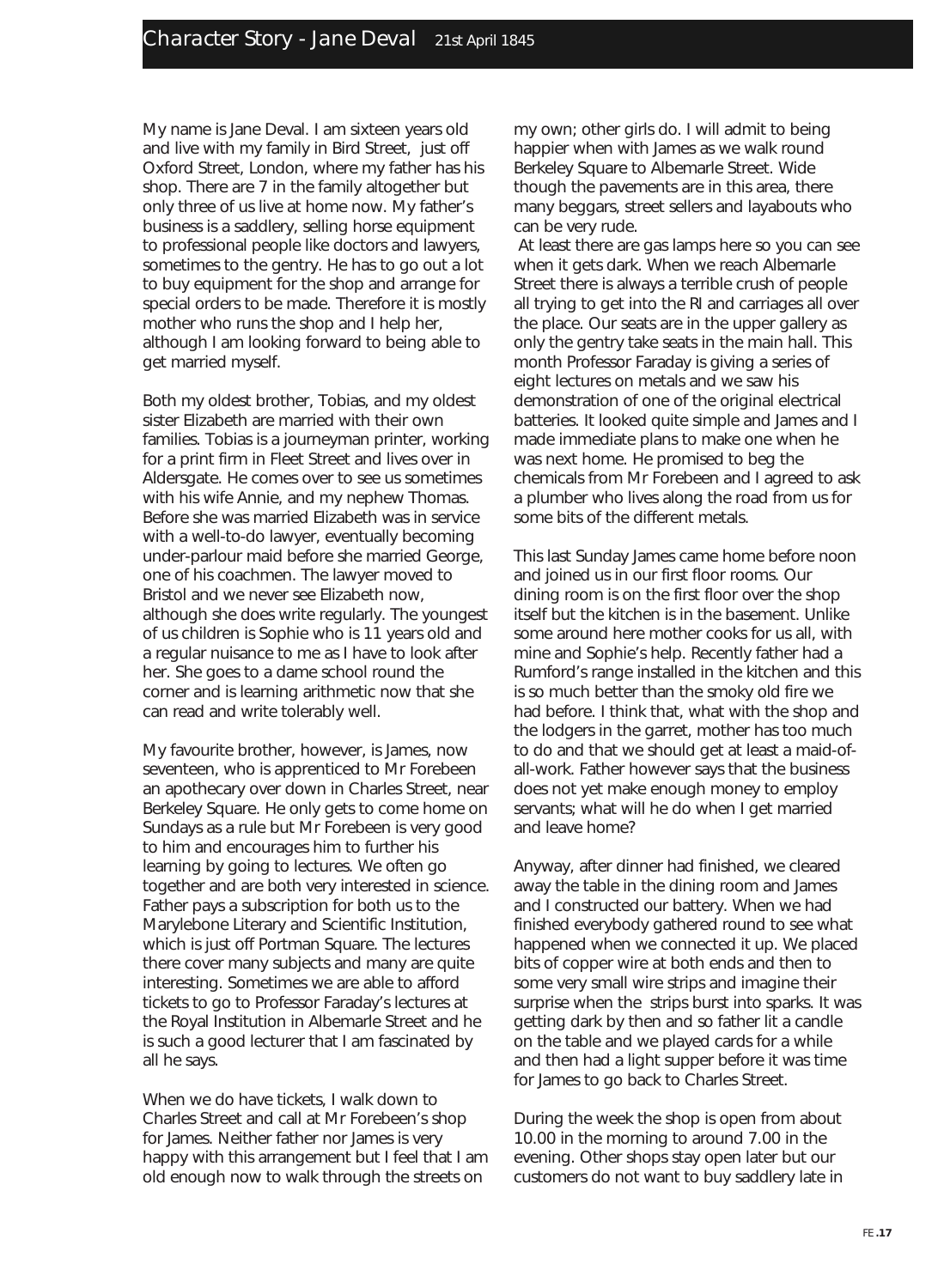My name is James Deval. I am seventeen years old and I am apprenticed to Mr Forebeen, an apothecary. As an apprentice, I live with my master at his house and shop in Charles Street, near Piccadilly, London. It is rather a grand house, with the shop and dispensary on the ground floor. Mr Forebeen and his family live on the first and second floors, while I and the upper servants live on the top floor. The kitchens and store rooms are in the basement and the lower servants sleep there also.

I am very lucky to have found an apprenticeship with Mr Forebeen. Not only is the apothecary's trade a good one but Mr Forebeen is an excellent master. The shop is also very prosperous, popular with the gentry from Berkeley Square and since joining him when I was fourteen I have learned to serve in the shop and am now learning how to make up common remedies and assist in the dispensary. Before I complete my apprenticeship I shall learn how to make up medicines prescribed by the doctors. My apprenticeship finishes when I am 21 years old and I will then have to find work for myself. I do however have hopes of staying on with Mr Forebeen as a journeyman and, as he has no sons, there is just the possibility that I may be able to take over the business.

There is another reason for this. Mr and Mrs Forebeen have been very unfortunate with their family. Altogether they have had four children, but two of them died when they were very young; one of diphtheria, the other nobody knows why. The remaining son would have been 22 this year but he was, by all accounts, rather strange and ran away to join the Indian Army when he was sixteen. He was killed in a riot in Calcutta two years later. That leaves Edith, the daughter of the household, who is fifteen and very pretty. She helps in the shop and, although Mr Forebeen never allows us to be alone together, we get along well and have an understanding between us.

The shop is open from 9.00 in the morning until 10.00 at night, from Monday to Saturday, and we are frequently very busy. Mr Forebeen pays a great deal of attention to my training, both practical and theoretical; indeed all the apprentices are kept busy. Mrs Forebeen organises the servants and the household very efficiently but looks kindly on me. Although there are four of us apprentices, I often feel that they look on me as a substitute son. Certainly both are concerned that my education should be rounded and not just in the apothecary business. Both my sister, Jane, and myself go to the lectures at the Marylebone Literary and Scientific Institution. I wish that they would allow me to take Edith but she has tutors at home and, if she goes out to lectures, it is with her parents. Sometimes, especially with the mathematics tutor, I am sent to take lessons as well.

On occasions I manage to get tickets for Professor Faraday's lectures at the Royal Institution in Albemarle Street. He is an excellent lecturer and science is a very exciting subject. I generally take my sister Jane and on the day of the lecture she walks down from our family home in Bird Street, off Oxford Street, and calls for me at the shop. This does mean that I do not have to ask for the time off to go and collect her. She is just sixteen and her insisting on walking alone through the streets at the back of Grosvenor Square worries me, and I know it worries father. There are just too many vagabonds around and the police are not always there when needed.

Last week, when we were in the gallery at the RI ( only the gentry sit downstairs), Professor Faraday demonstrated one of the original batteries. It was fascinating, especially to Jane, and she begged me to help her make one when I was next at home. I promised to ask Mr Forebeen for the chemicals while she said she would find the metals from a plumbers along the road from my family's saddlery shop in Bird Street. Science of all types fascinates me and maybe I will be able to train as doctor one day; I know a couple of medical students who started by training as an apothecary.

I only get Sundays off and then I generally go home to visit the family. Last Sunday was no exception and I took with me the chemicals needed for the battery. I know my mother tries hard to provide a good Sunday dinner but it is a bit awkward because she knows that at Charles Street the cook is extremely good. Anyway, after dinner had been cleared away, Jane and I constructed our battery and then showed to everybody. Imagine their surprise when we used it to make some thin wire strips burst into sparks. After this, father lit one candle and we played cards until it was time for me to walk back to Charles Street. I know father's business doesn't make a lot of money but I do think he might spare more than one candle, especially on a Sunday.

One of my jobs at Mr Forebeen's shop is to take purchases around to the gentry's house if they have not brought a servant out with them for the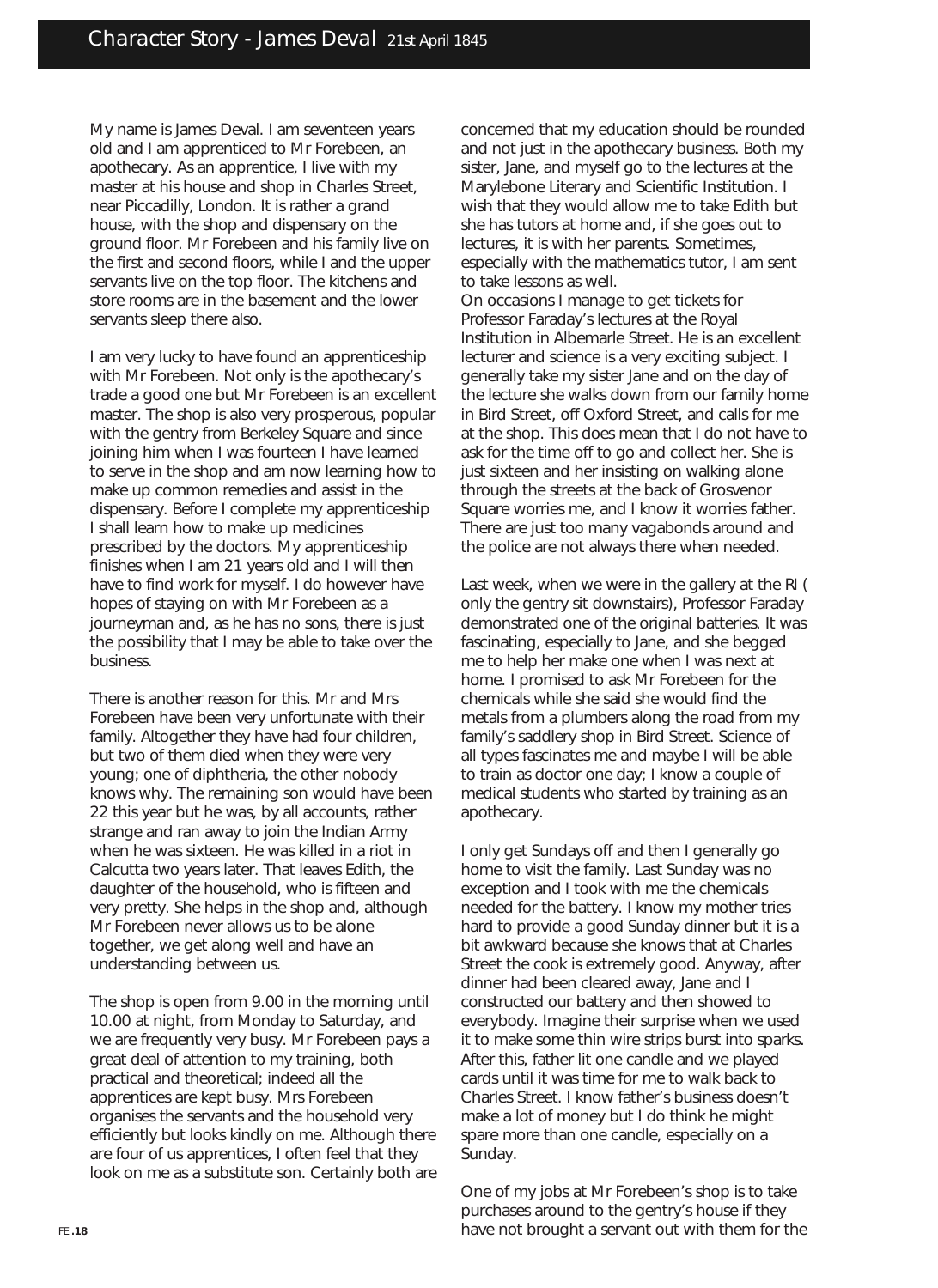### Character Story - Alice, Lady Mesbury 21st April 1845

My name is Alice, Lady Mesbury and my husband, Albert, Lord Mesbury, and I live at Mesbury Hall, near Stoke Fathlong in the county of Bedfordshire. I first met Albert at a grand ball given at Woburn by the Duke and Duchess of Bedford in 1831.We were married in 1834 when I was just 19. Mesbury Hall has been in my husband's family for over four generations and each of the previous generations has extended it so that there is now a reasonable size ball room, excellent stables and some 15 bedrooms. I have my drawing room and Albert has his library, the dining room is a good size (seating around 20 when occasion demands), and the children have their own rooms, including the school room. The inside staff numbers about 40, including the children's governess, with as many, or more, working on the estate.

Rather than extend the Hall ourselves, I have persuaded

Albert to modernise our town house in Bruton Street, just off Berkeley Square. I have always been interested in the use of science, and Albert is always keen to make the most of new inventions so, soon after we were married, we had Rumford grates fitted in all rooms and now we have also had water piped in at sufficient pressure as to be able to pipe water to all floors of the house. This means that we have water closets on all floors. As Bruton Street has gas street lights we also had gas piped into the house so that there are gas lamps in the main rooms. These give excellent light and are very much the envy of many of our friends.

When we travel to London in the season, we generally travel in one of our own carriages so as to have its use in town. My maid and Albert's valet come with us but nowadays we send most of the servants by railway from the station at Bletchley to Kings Cross.

At Mesbury Hall I look after the day-to-day management, supervising the housekeeper, cook and butler, while Albert directs the estate in general and takes a particular interest in the horses. On days when we are not entertaining I like to spend time in some rooms in the stable block that I have had converted to enable me to do the science experiments that I am exploring with the help of publications from the Royal Society that are posted to me from London. There are some fascinating areas in electricity

and chemicals and when I am in London I learn about some of these.

We do far more entertaining in London of course

and consequently I get far less time for my scientific enquiry.

London is also the place to go shopping and I do enjoy looking at all the latest fashions before buying. Bond Street is a favourite shopping street and also Burlington Arcade which is not far from it. When shopping on my own I take my maid with me and generally a footman to carry the packages and ward off the beggars when necessary.

There are other streets of course and for medicines and so on I go to an apothecary's in Charles Street, on the other side of Berkeley Square. The apprentice there (one James Deval) is a handsome young fellow, very knowledgeable and keen to serve. I have got into the habit of asking for him to take my purchases over to Bruton Street and arrange with the butler to give the lad a tip when he does so.

Another pleasing aspect of London is that I can go to the lectures at the Royal Institution and hear of the latest in science from eminent men. There is also the opportunity to discuss matters with other members of the audience. Both Albert and I are members and I take every opportunity I can to attend lectures of general interest and especially any on electricity and chemistry. Those given by Professor Faraday are always first-rate and I can sometimes seize an opportunity to speak about my ideas with the professor himself.

My other concern in life is obviously the children. In age order, there is Emily, Joseph, Harry and Evangeline; we did have another baby, Edward, but he died of diphtheria soon after he was born. I am expecting another child in about six months time. The children have a governess who looks after their schooling but Albert has insisted that the boys be sent away to school when they reach the age of 10. Although this is later than some families send their boys to school, I still think that this is unnecessarily early and I worry about Joseph who is now at Shrewsbury, like his father was before him. One hears such tales of brutal behaviour at public schools. The governess is an excellent woman, but lacking in a scientific and mathematical background so I tutor the children in these areas. Although the governess has charge in the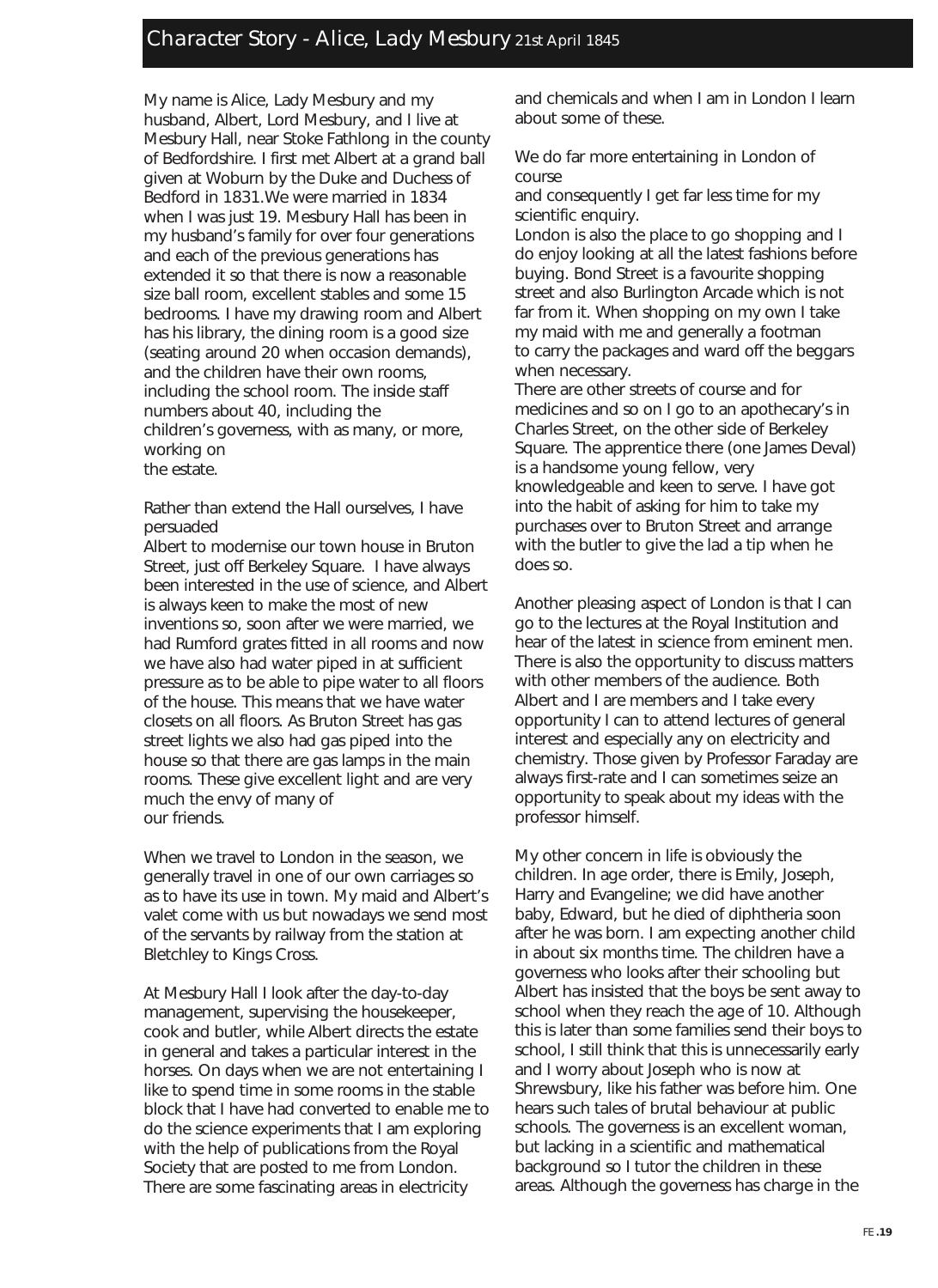My name is Albert, Lord Mesbury and my estates are near Stoke Fathlong in the county of Bedfordshire. Mesbury Hall and its estates have been in my family for four generations. My great-grandfather built the original hall in 1760 and each generation in turn has tried to improve both the hall and the lands of the estate. Apart from the land immediately around the hall, most of the estate consists of 6 farms run by my tenant farmers and overseen by my estate manager, George Feather, and there are also two hamlets, a lake and about two hundred acres of woodland. The title came originally from King George III, as a reward for support in some political problems. Much of the original money came from trading in slaves but it was my father that took the family out of that business.

The hall itself is quite spacious these days, 15 or so bedrooms, a library for myself and a drawing room for my wife Alice, Lady Mesbury, a dining room which will take 20 at a push, and a ball room that is adequate for our purposes. The stables are in excellent condition. Built by my father, and with some improvements I have made myself. They can house about 15 horses, including my favourite stallion, 'Dancer', a product of some very good breeding lines on the estate.

We have four children, two boys and two girls. The girls are educated at home of course with first a nanny and then a governess; with Alice supervising overall. I know that she would like the boys to be educated the same way but I cannot allow this as the boys must go away to school. All men of our class need to have a proper education and this means one of the great schools, Shrewsbury in our case. I have been lenient and allowed the eldest, Joseph to stay at home until he was 10, two years ago. Harry will follow him next month and they will both have to learn to like it; it never did me any harm.

I met my wife when I was a cadet in the Royal Engineers. We married two years later and my father died soon after of consumption. He was 45 years old at the time, my mother having died in child birth some fifteen years previously. As eldest, I inherited the estate and of my two brothers, one is now a major in the Royal Artillery and the other a cleric with his own parish over in Cambridgeshire. It was as a cadet in the Royal Engineers that I first met Professor Faraday when, as plain Mr Faraday, he lectured

on Chemistry to us cadets over at the Woolwich Arsenal.

Obviously we have to spend time down in London in order to see and be seen in the right company and for me to keep up with my business interests in Town. We have a small house (just four main rooms, six bedrooms and the necessary servants quarters) in Bruton Street, off Berkeley Square. I am keen to make use of useful inventions and Alice is very interested in all things scientific so we have spent a great deal of money updating the house, both when we were first married and since. Open fires are a nightmare in a small house so I had Rumford Grates put in. In London there is now pressured water available from the water companies so we have water piped to all floors and this saves on servants as there is no longer a need for them to carry water about the house. Although some consider the gas supply to be quite dangerous, I had gas piped in and the new lamps in the drawing and dining rooms give far better light than candles. After all, candles must be more dangerous than the gas, which is controllable.

Up at Mesbury Hall, Alice indulges her taste for science experiments with a laboratory we had installed in the stable block. I must say that some of the work she does there is very interesting and she has been able to show me some fascinating work on water pressure. Using this and my journals from the Institute of Civil Engineers in London I have been able to improve the water supply to our farms and irrigate some very dry land on the South of the estate. It is important to keep improving things and to provide as much employment as one can for there are many families starving because the menfolk are unemployed.

Among my clubs in London, I am a member of the Athenaeum and also of the Royal Institution, which is in Albemarle Street, towards Piccadilly. In the library there one gets to hear of some very useful ideas for improving the farming land and also about new ventures. I always try to invest in some of these ventures, both to make money myself and to encourage the inventors themselves. There is some talk of setting up the Electric Telegraph Company next year and I may well make some investment in that. Alice is also a member of the RI, as it does excellent scientific work especially under Professor Faraday. He is a still brilliant lecturer and I am always happy to accompany Alice when she wishes to go and hear him speak.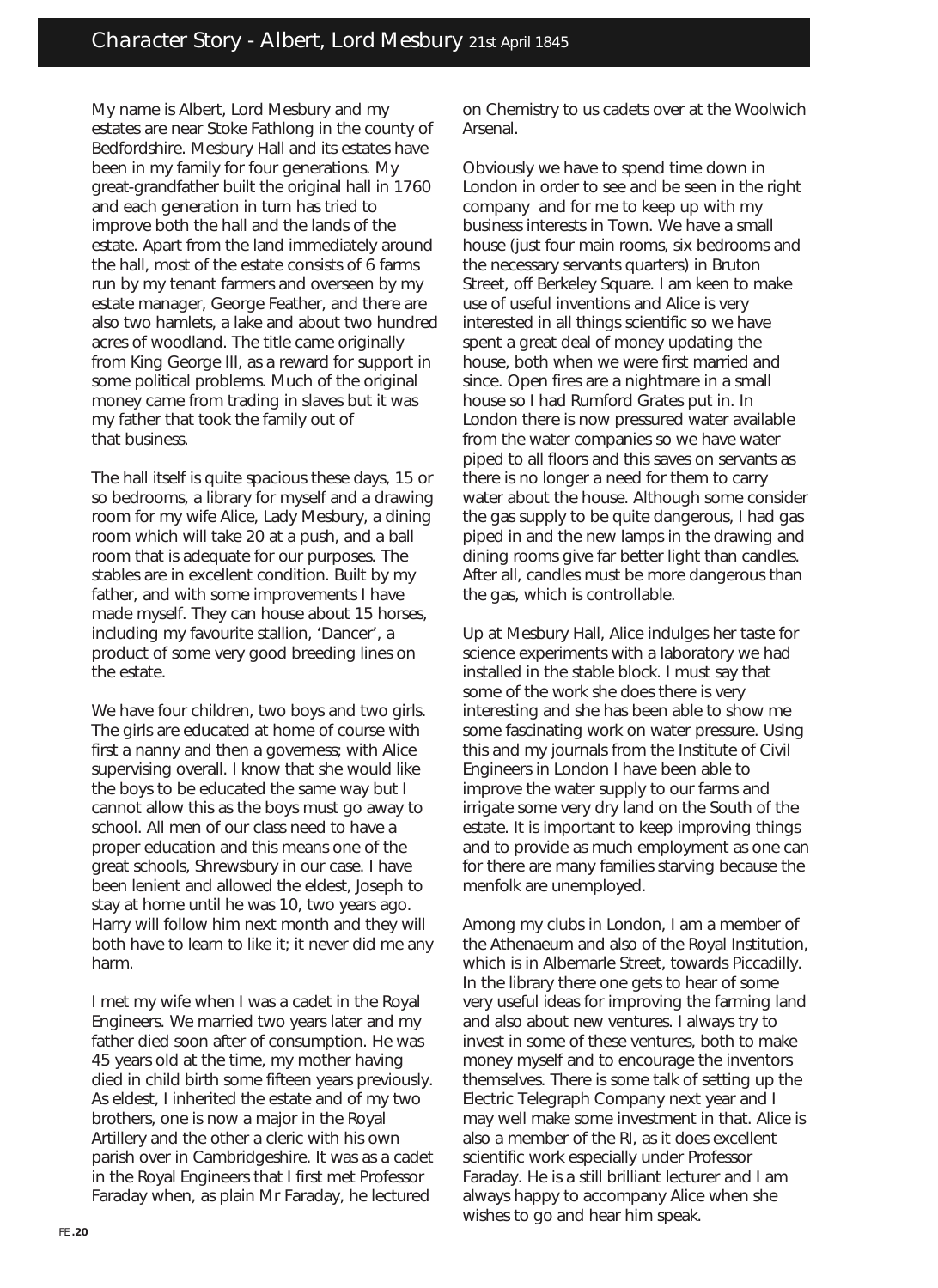